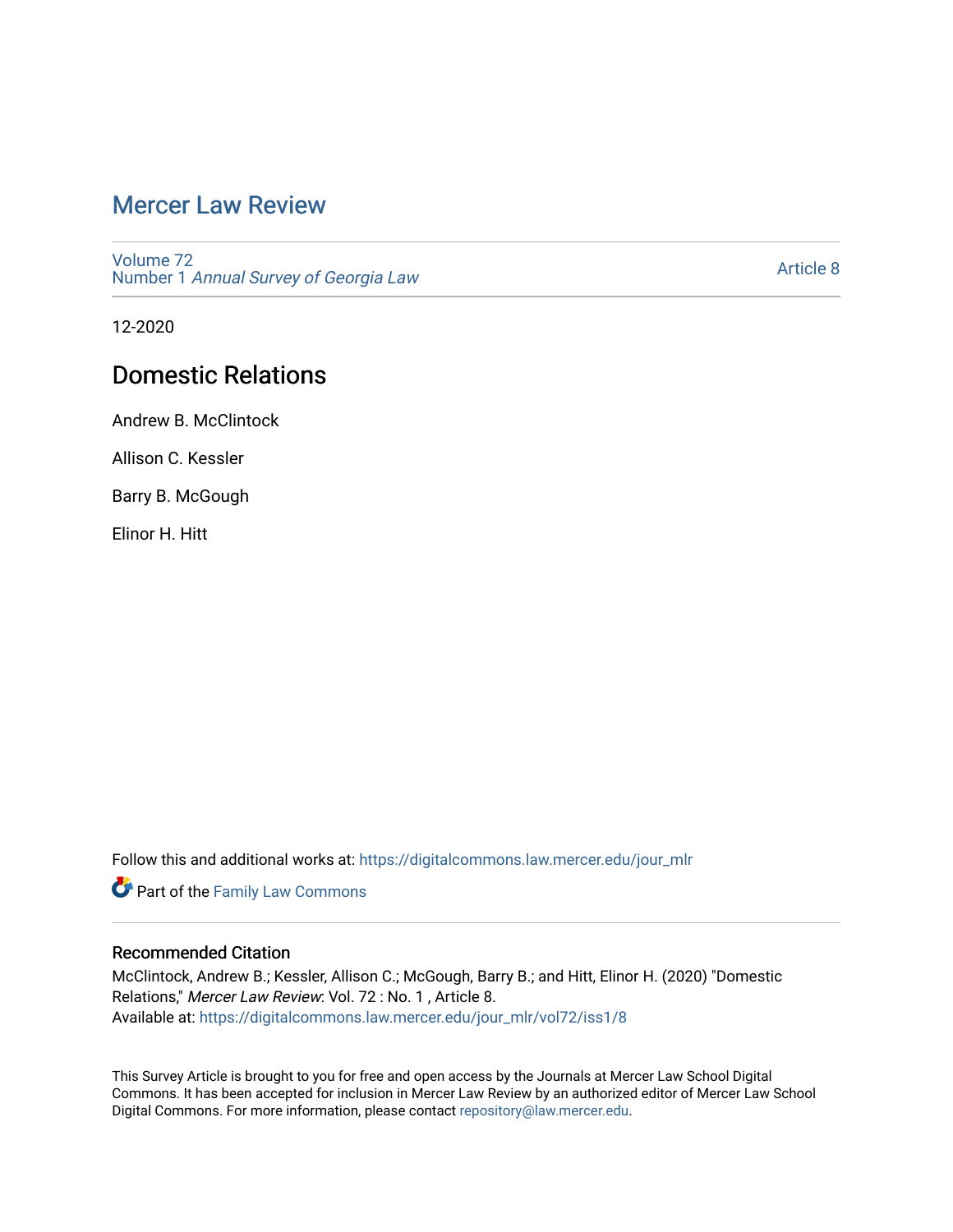# **Domestic Relations**

**by By Andrew B. McClintoc[k\\*](#page-1-0)**

## **Allison C. Kessler[\\*\\*](#page-1-1)**

## **Barry B. McGough[\\*\\*\\*](#page-1-2)**

## **And Elinor H. Hit[t\\*\\*\\*\\*](#page-1-3)**

#### I. INTRODUCTION

This Article reviews opinions impacting the practice of criminal law delivered by the Supreme Court of the United States and the Georgia Supreme Court covering the period of June 1, 2019, up until May 21, 2020. This Article is designed to be a mere overview to both prosecutors and defense attorneys of decisions and new statutes, and it serves as a broad guideline to how these decisions will affect their practices.in the State of Georgia in the first quarter of 2020 and continuing through the end of the survey period.<sup>[1](#page-1-4)</sup>

## II. LEGISLATIVE UPDATES

While the 2020 legislative session was cut short by the outbreak of the novel coronavirus, significant legislation passed during the 2019 session went into effect during the survey period. As discussed in last

<span id="page-1-0"></span><sup>\*</sup> Associate, Warner Bates. University of Georgia (B.A. 2012); University of Georgia (J.D., 2016). Member, State Bar of Georgia.

<span id="page-1-1"></span><sup>\*\*</sup> Associate, Warner Bates. University of Georgia (B.S, B.A., 2011); Georgia State University (J.D., 2018). Member, State Bar of Georgia.

<span id="page-1-2"></span><sup>\*\*\*</sup> Partner, Warner Bates. University of California at Berkeley (A.B., 1963); University of California (LL.B., 1966). Member, State Bar of Georgia.

<span id="page-1-3"></span><sup>\*\*\*\*</sup> Partner, Warner Bates. University of Georgia (B.S.Ed., 1993); Georgia State University (J.D., 2007). Member, State Bar of Georgia.

<span id="page-1-4"></span><sup>1</sup> *See* Ga. Exec. Order 07.31.20.01: Renewal of Public Health State of Emergency (July 31, 2020), available online at https://gov.georgia.gov/executive-action/executiveorders/2020-executive-orders; Fourth Order Extending Statewide Judicial Emergency, S. Ct. of Ga. (July 10, 2020), available online at https://www.gasupreme.us/wpcontent/uploads/2020/07/4th-SJEO-FINAL.pdf.

<sup>97</sup>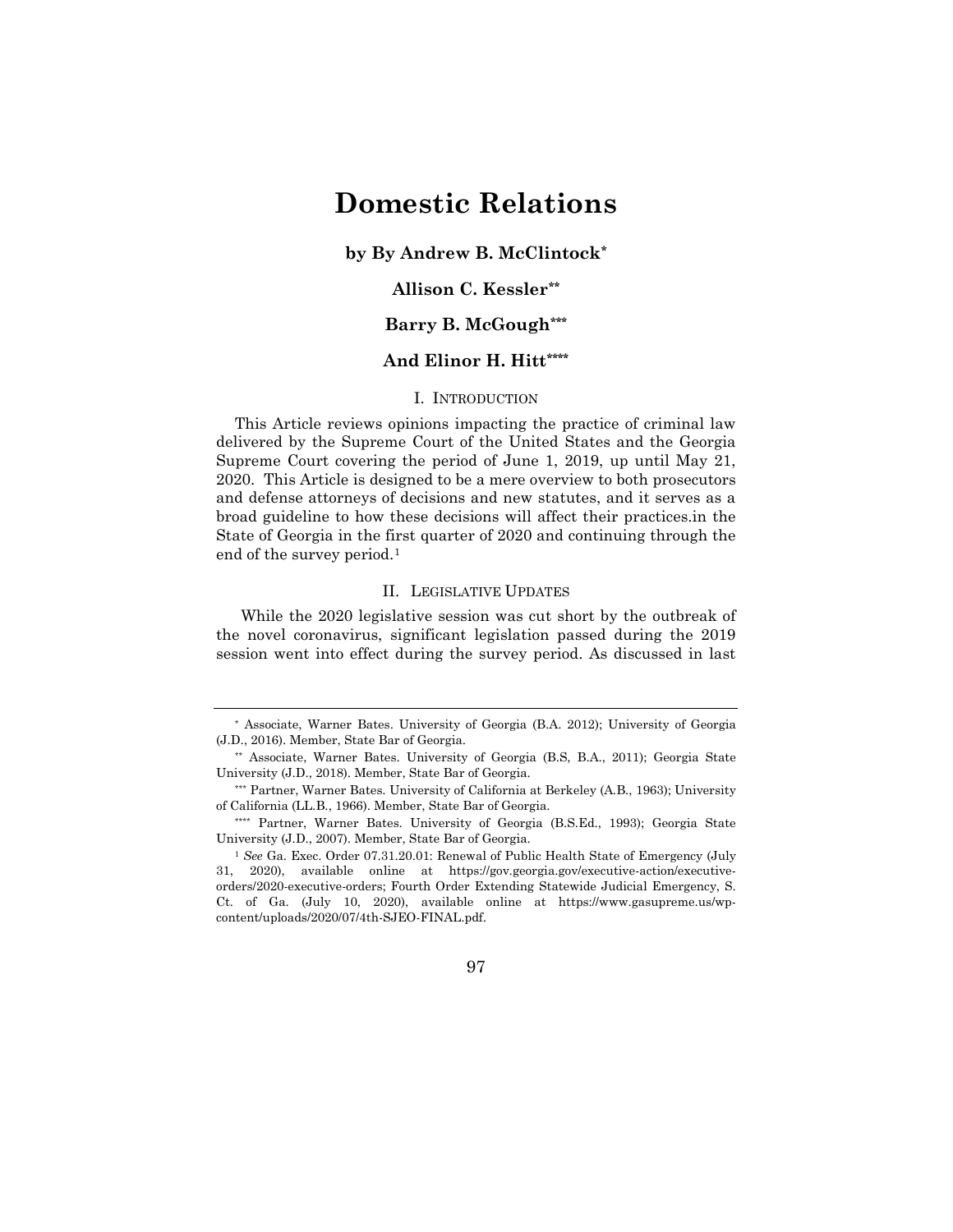year's survey,<sup>[2](#page-2-0)</sup> Georgia's new "equitable caregivers" statute, O.C.G.A. § 19-7-3.1,[3](#page-2-1) went into effect on July 1, 2019, and provides a new path to legal custodial and visitation rights for persons acting in dedicated parental roles for children with whom they do not have a formal legal or biological relationship.[4](#page-2-2) No decisions construing or applying the equitable caregiver law have been issued by the higher courts at the time of this writing. Effective July 1, 2019, O.C.G.A. §§ 19-9-22[5](#page-2-3) and 19-9-23[6](#page-2-4) were amended to provide that a party may bring a counterclaim for modification of legal or physical custody in response to a complaint seeking a modification of the same.<sup>[7](#page-2-5)</sup> The intent of the amendment is to permit counterclaims for modification to be asserted against complaints for modifications or contempt actions seeking to enforce a child custody order.<sup>[8](#page-2-6)</sup> The child support guidelines codified at  $O.C.G.A. \S 19-6-15^9$  $O.C.G.A. \S 19-6-15^9$  $O.C.G.A. \S 19-6-15^9$  were also amended effective July 1, 2019, to make certain grammatical and terminology corrections, to remove alimony as a specific child support deviation in some circumstances, and to exclude certain adoption benefits from gross income.[10](#page-2-8)

Additionally, the Living Infants Fairness and Equality Act  $(LIFE)^{11}$  $(LIFE)^{11}$  $(LIFE)^{11}$ was scheduled to go into effect on January 1, 2020, making changes to numerous provisions of the Official Code of Georgia Annotated intended to enhance the rights of unborn children and their parents by revising the laws governing abortion and providing protections and benefits to an unborn child with a detectable heartbeat.[12](#page-2-10) Among other things, it would have permitted unborn children with detectable human heartbeats to be "included in population based determinations,"[13](#page-2-11) and for the parents of such children to seek and receive child support for medical and pregnancy-related expenses.[14](#page-2-12) However, on June 28, 2019, a federal lawsuit was brought against the Governor and State of Georgia challenging the constitutionality of the LIFE Act under

<sup>7</sup> Ga. S.B. Bill 190, Reg. Sess., 2019 Ga. Laws 281.

<sup>8</sup> *See id.*

<sup>12</sup> *See generally*, *id.*

<sup>2</sup> *See* McGough et al., *supra* note 1 at 92–93.

<span id="page-2-2"></span><span id="page-2-1"></span><span id="page-2-0"></span><sup>3</sup> O.C.G.A. § 19-7-3.1 (2020).

<sup>4</sup> *See id.*

<span id="page-2-3"></span><sup>5</sup> O.C.G.A. § 19-9-22 (2020).

<sup>6</sup> O.C.G.A. § 19-9-23 (2020).

<sup>9</sup> O.C.G.A. § 19-6-15 (2020).

<sup>10</sup> Ga. H.B. Bill 381, Reg. Sess., 2019 Ga. Laws 219.

<span id="page-2-12"></span><span id="page-2-11"></span><span id="page-2-10"></span><span id="page-2-9"></span><span id="page-2-8"></span><span id="page-2-7"></span><span id="page-2-6"></span><span id="page-2-5"></span><span id="page-2-4"></span><sup>11</sup> Living Infants Fairness and Equality (LIFE) Act, Ga. H.B. Bill 481, Reg. Sess., 2019 Ga. Laws 234.

<sup>13</sup> O.C.G.A. §§ 1-2-1(d), (e) (2020).

<sup>14</sup> LIFE Act § 5 (amending O.C.G.A. § 19-6-15(a)(4)(a.1)(2)).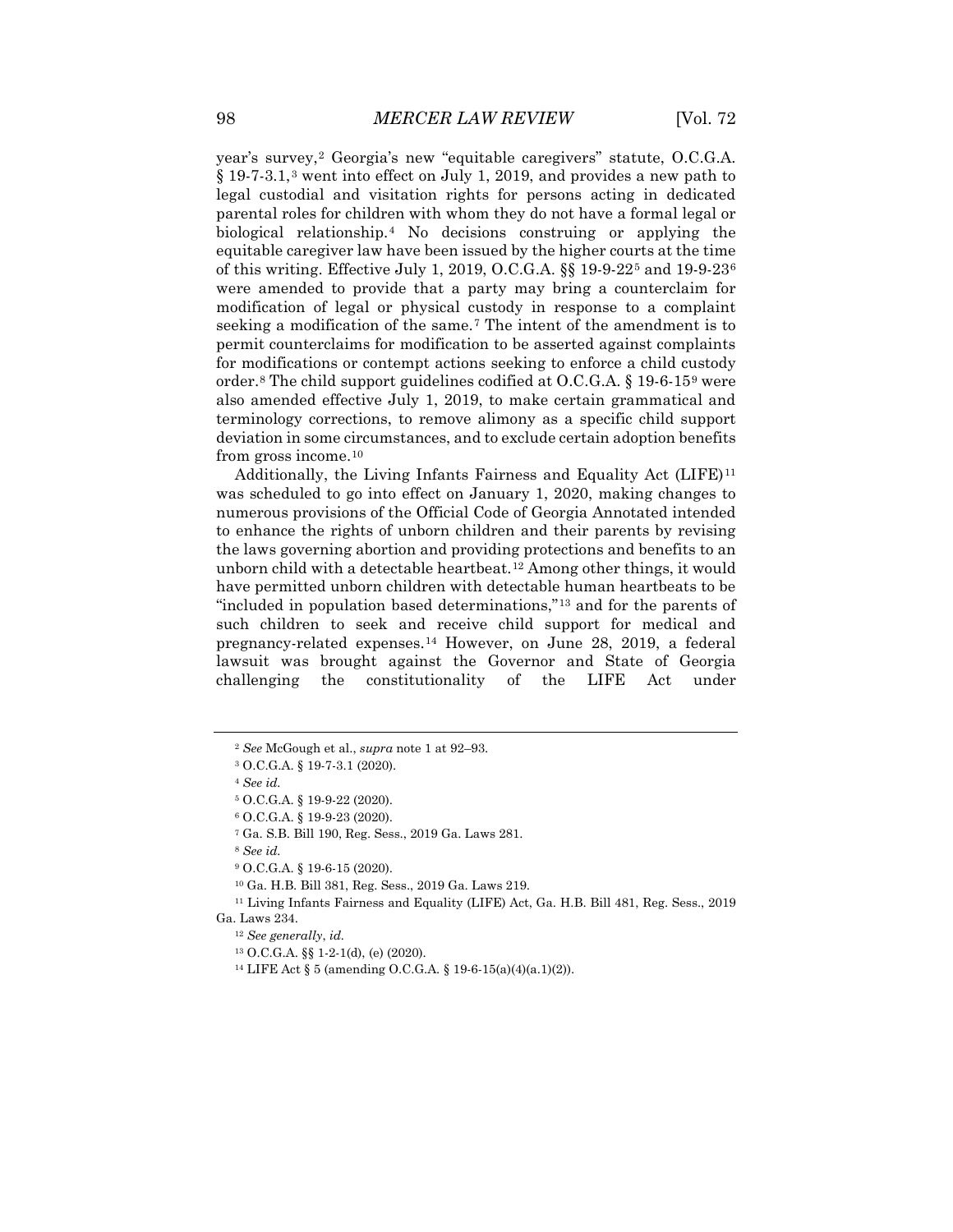42 U.S.C. § 1983[15](#page-3-0) by a coalition of plaintiffs comprised of "SisterSong Women of Color Reproductive Justice Collective, seven reproductive health care clinics, and three individual physicians."[16](#page-3-1) On October 1, 2019, the federal district court entered a preliminary injunction enjoining the LIFE Act from going into effect pending the final resolution of the case.[17](#page-3-2)

#### III. CHILD CUSTODY AND SUPPORT

Many opinions issued by the higher courts during the survey period serve to clarify Georgia's law with respect to child custody, child support, and the modification of each.

In *Belknap v. Belknap*,<sup>[18](#page-3-3)</sup> pursuant to O.C.G.A. § [19](#page-3-4)-9-3(a)(5),<sup>19</sup> the father of a fourteen-year-old son petitioned the court for modification of child custody and support, seeking primary custody of the child on the basis of the child's election to live with him. Following the parties' 2011 divorce in Georgia, the father moved to Florida while the parties' two minor children remained in the Atlanta area with the mother. When the younger child turned fourteen, he informed the father that he wished to move in with him, leading the father to file the petition and affidavit of election at issue. Despite the child's election, the trial court denied the petition for modification of custody and issued a final order that did not address the child support modification. The father appealed on the ground that the court erred in failing to honor the child's affidavit of election despite determining him to be a fit parent and in neglecting to modify child support based on a material change in the needs of the child.<sup>[20](#page-3-5)</sup> The Georgia Court of Appeals affirmed the trial court's order.<sup>[21](#page-3-6)</sup> While a prior version of O.C.G.A.  $\S$  19-9-3<sup>[22](#page-3-7)</sup> provided that the election of a child aged fourteen or older was controlling unless the court determined that the selected parent was unfit, the current language of O.C.G.A. § 19-9-3 and subsection (a)(5) specifically contains no reference to parental fitness; instead, a child's election is presumptive and may be overridden if the trial court finds that the custody election is not in the child's best interest.<sup>[23](#page-3-8)</sup> The trial court made such a finding and, therefore,

<sup>15</sup> 42 U.S.C. § 1983 (2020).

<span id="page-3-5"></span><span id="page-3-4"></span><span id="page-3-3"></span><span id="page-3-2"></span><span id="page-3-1"></span><span id="page-3-0"></span><sup>16</sup> Women of Color v. Kemp, No. 1:19-cv-02973-SCJ, 2020 U.S. Dist. LEXIS 124699, at \*16 (N.D. Ga. July 13, 2020).

<sup>17</sup> *Id.*

<sup>18</sup> 351 Ga. App. 748, 833 S.E.2d 135 (2019).

<sup>19</sup> O.C.G.A. § 19-9-3(a)(5) (2020).

<sup>20</sup> *Belknap*, 351 Ga. App. at 748–50, 833 S.E.2d at 135–38.

<span id="page-3-7"></span><span id="page-3-6"></span><sup>21</sup> *Id.* at 756, 833 S.E.2d at 142.

<sup>22</sup> O.C.G.A. § 19-9-3(a)(4) (2006).

<span id="page-3-8"></span><sup>23</sup> *Id.* at 752–53, 833 S.E.2d at 139–40; *see* O.C.G.A. § 19-9-3(a)(5).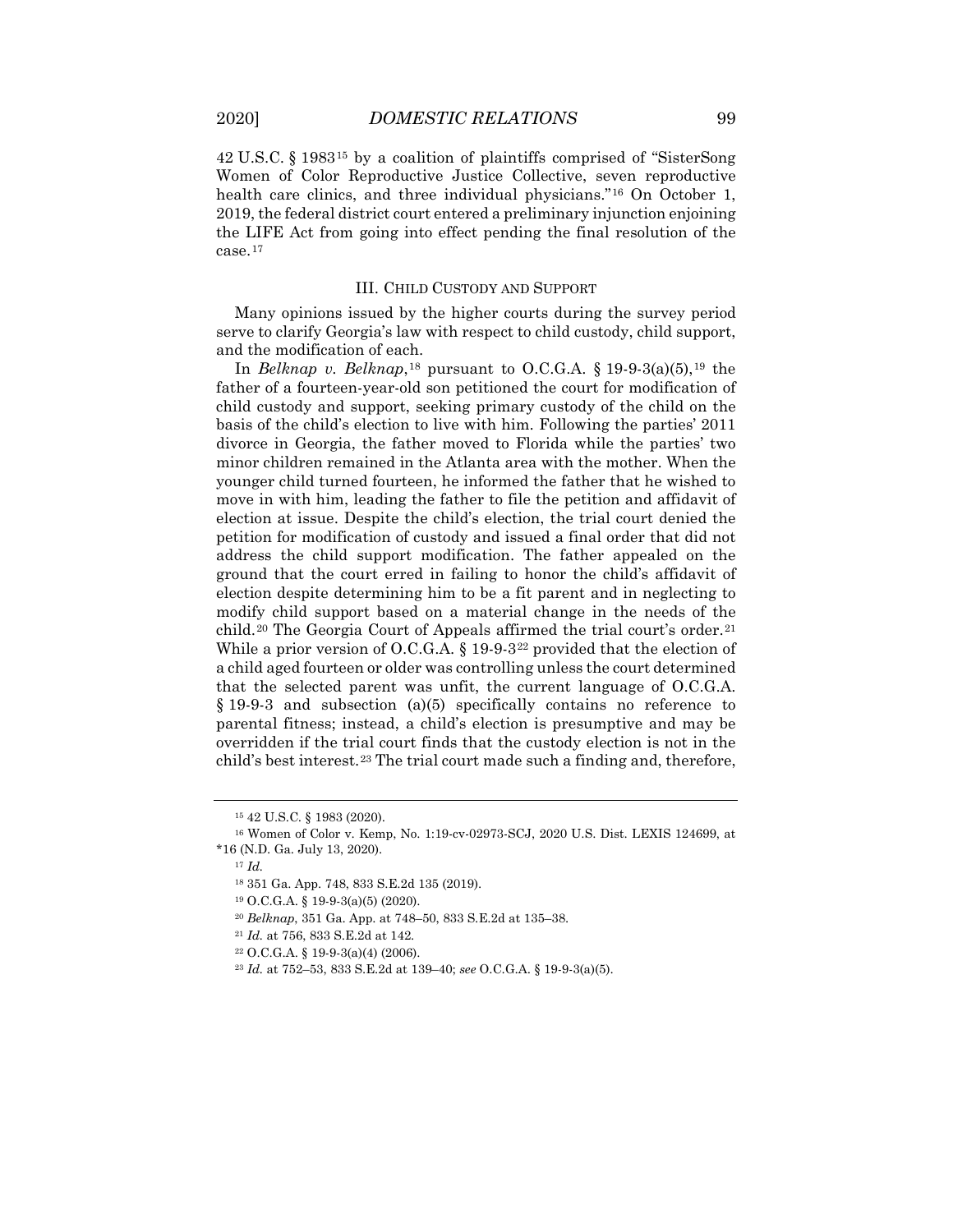refused to honor that the child's election was not an abuse of discretion.[24](#page-4-0) Further, because the child support modification relied on a change of custody which was not granted, and the father did not pursue a ruling one way or the other regarding child support, the court of appeals determined that the father waived his claim of error regarding child support.<sup>[25](#page-4-1)</sup>

*Wertz v. Marshall*[26](#page-4-2) involved a dispute under the Uniform Child Custody Jurisdiction and Enforcement Act (UCCJEA)[27](#page-4-3) as to jurisdiction for modification of custody.[28](#page-4-4) The parties were divorced in Florida and the mother was awarded physical custody of the two minor children. Six years after the divorce, the younger of the children moved to Georgia to live with the father, and the father filed a petition in Georgia to modify the Florida custody award to grant him sole and permanent custody of the child. In the mother's answer, she admitted to being a resident of Colorado (where her new husband, a member of the military, was stationed temporarily) and that the Walker County Superior Court had jurisdiction over the modification. She subsequently moved to dismiss the petition on the ground that Florida had retained exclusive jurisdiction to modify the custody award, but the trial court denied the motion to dismiss based upon the jurisdiction admissions in her answer.[29](#page-4-5)

The court of appeals affirmed and held that the mother's admission *in judicio* was properly treated as conclusive and the fact that no parties remained in Florida divested that state of jurisdiction under the UCCJEA.[30](#page-4-6) However, Presiding Judge (and, at the time of this writing, Chief Judge) Christopher McFadden dissented on the ground that the UCCJEA imposes a higher burden of proof than an admission in an unverified pleading before a court may be deemed to have lost continuing exclusive jurisdiction over a custody matter.[31](#page-4-7) As the *Wertz* decision is merely persuasive, rather than binding precedent under Georgia Court of Appeals Rule 33.2,[32](#page-4-8) it would be prudent for future litigants faced with

<span id="page-4-8"></span><span id="page-4-7"></span><span id="page-4-6"></span><span id="page-4-5"></span><span id="page-4-4"></span><span id="page-4-3"></span><sup>32</sup> Under the former Rules of the Georgia Court of Appeals, an opinion by a three-judge panel that included a dissent was considered physical precedent only and thus not binding; however, effective March 30, 2020, the court of appeals amended Rule 33.2 such that, effective August 1, 2020, "a published opinion in which a majority of the judges fully concur in the rationale and judgment of the decision is binding precedent." Ga. Ct. App. R. 33.2 (Judgment as Precedent).

<span id="page-4-0"></span><sup>24</sup> *Belknap*, 351 Ga. App. at 753, 833 S.E.2d at 140.

<span id="page-4-1"></span><sup>25</sup> *Id.* at 754–55, 833 S.E.2d at 141.

<span id="page-4-2"></span><sup>26</sup> 351 Ga. App. 108, 830 S.E.2d 491 (2019).

<sup>27</sup> O.C.G.A. §§ 19-9-40 to 19-9-104 (2020).

<sup>28</sup> Wertz, 351 Ga. App. at 108, 830 S.E.2d at 492.

<sup>29</sup> *Id.* at 108–09, 830 S.E.2d at 492–93.

<sup>30</sup> *Id.* at 109–10, 830 S.E.2d at 493.

<sup>31</sup> *Id.* at 110–11, 830 S.E.2d at 493–94 (McFadden, P.J., dissenting).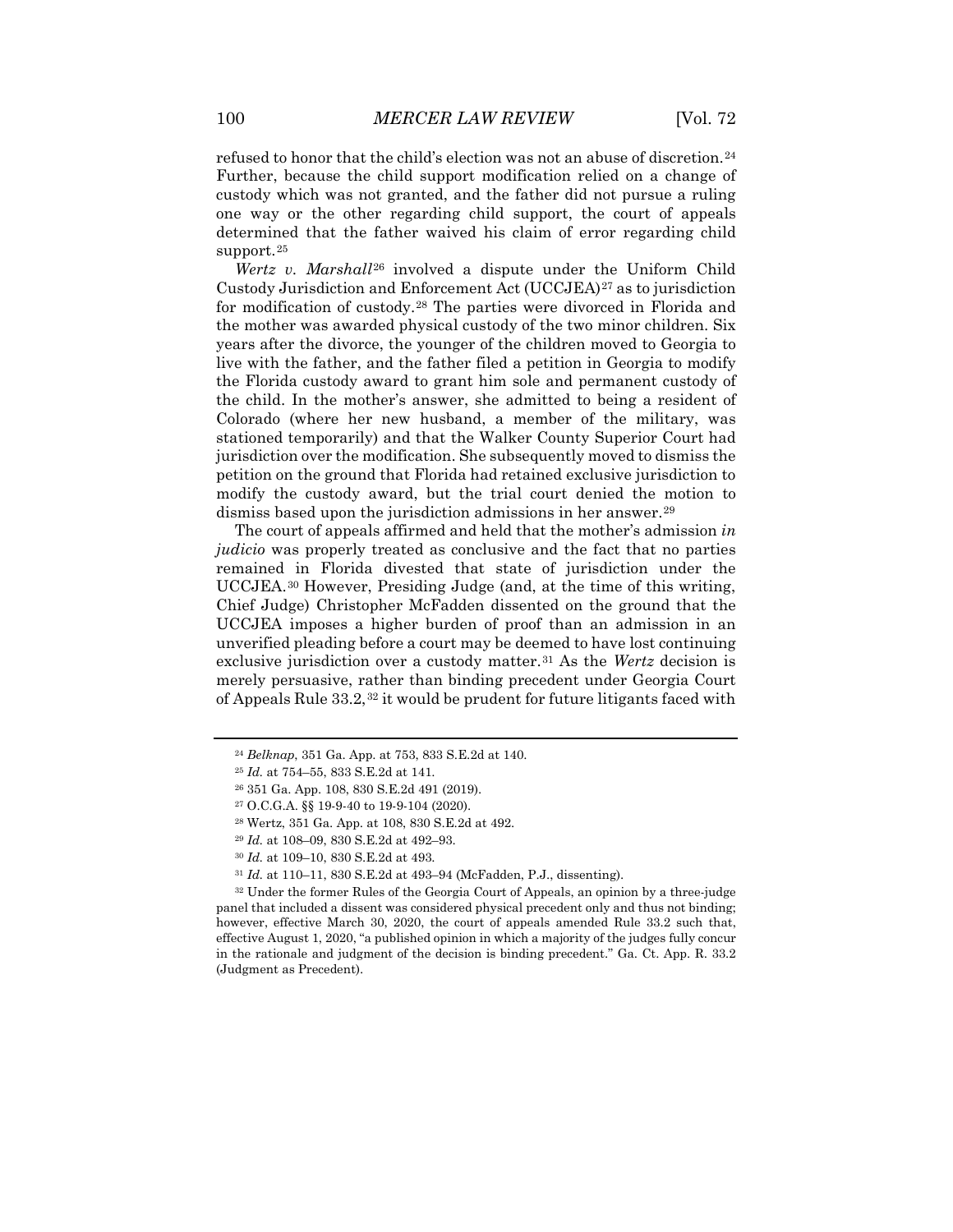similar jurisdictional disputes to consider the arguments and positions set forth in the dissent.<sup>[33](#page-5-0)</sup>

### IV. CONTRACTS

In *Dovel v. Dovel*,<sup>[34](#page-5-1)</sup> the Georgia Court of Appeals held, under O.C.G.A. § 19-6-2,<sup>[35](#page-5-2)</sup> that a waiver of alimony provision contained in the parties' divorce settlement agreement precluded an award of attorney's fees.<sup>[36](#page-5-3)</sup> The parties settled the case before trial, and the settlement agreement contained an alimony waiver provision stating that "[e]ach party waives and forever relinquishes any claims and rights each has or may have to alimony, maintenance[,] and support of any nature from the other  $\dots$ ."<sup>[37](#page-5-4)</sup> The settlement further provided that the issue of attorney's fees would be reserved for later determination by the court. At the hearing on attorney's fees, the wife's counsel asserted that she sought attorney's fees under O.C.G.A. § 19-6-2; the husband's counsel objected to such an award on the basis that it was precluded by the waiver of alimony in the settlement agreement. The trial court granted the wife's request and ordered the husband to pay fees pursuant to O.C.G.A. § 19-6-2, and the husband appealed.[38](#page-5-5)

On review, the court of appeals affirmed the principle that attorney's fees authorized by O.C.G.A. § 19-6-2 "are considered to be a part of alimony."[39](#page-5-6) As such, the broad waiver of alimony in the settlement precluded an award of attorney's fees in the nature of alimony.[40](#page-5-7) Interestingly, the wife did not contest that the alimony waiver barred an award of fees under O.C.G.A. § 19-6-2. Rather, she argued that the reservation of attorney's fees despite the alimony waiver created ambiguity in the agreement as to whether the parties intended fees to be available under O.C.G.A. § 19-6-2.[41](#page-5-8) Applying general principles of contract construction and noting that the wife could have sought and been awarded attorney's fees under O.C.G.A. § 9-15-14[42](#page-5-9) notwithstanding the alimony waiver, the court of appeals determined that construing the agreement so as to permit an award of attorney's fees

<span id="page-5-0"></span><sup>33</sup> *Wertz*, 351 Ga. App. at 110, 830 S.E.2d at 493.

<sup>34</sup> 352 Ga. App. 423, 834 S.E.2d 918 (2019).

<sup>35</sup> O.C.G.A. § 19-6-2 (2020).

<sup>36</sup> *Dovel*, 352 Ga. App. at 423, 834 S.E.2d at 918.

<sup>37</sup> *Id.* at 425, 834 S.E.2d at 920.

<sup>38</sup> *Id.* at 424–25, 834 S.E.2d at 919–20.

<span id="page-5-9"></span><span id="page-5-8"></span><span id="page-5-7"></span><span id="page-5-6"></span><span id="page-5-5"></span><span id="page-5-4"></span><span id="page-5-3"></span><span id="page-5-2"></span><span id="page-5-1"></span><sup>39</sup> *Id.* at 425, 834 S.E.2d at 919 (quoting Vakharwala v. Vakharwala, 301 Ga. 251, 254, 799 S.E.2d 797 (2017)).

<sup>40</sup> *Id.* at 427, 834 S.E.2d at 921.

<sup>41</sup> *Id.* at 425, 834 S.E.2d at 920.

<sup>42</sup> O.C.G.A. § 9-15-14 (2020).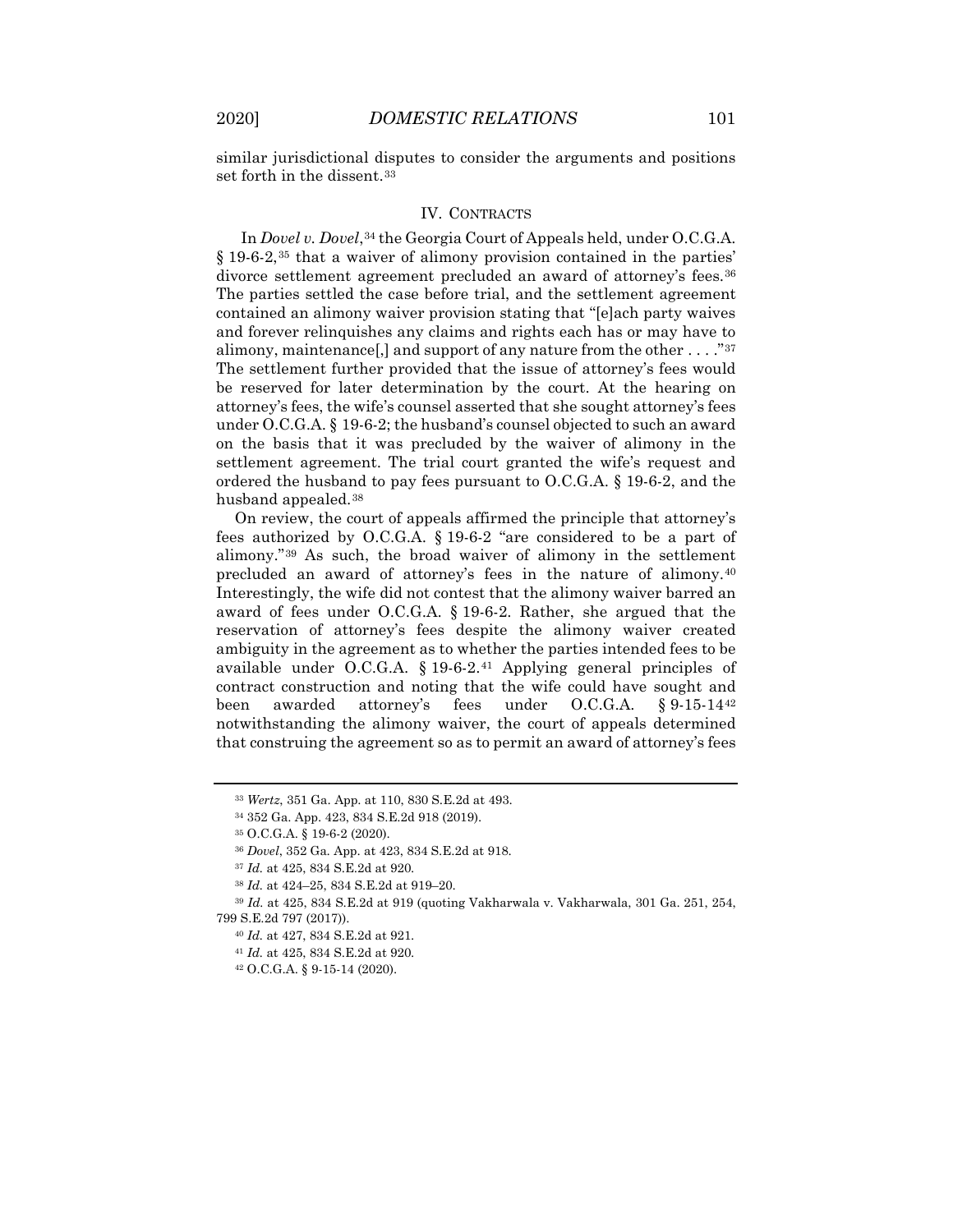in the nature of alimony would improperly invalidate the waiver provision; as such, the trial court erred in awarding attorney's fees under O.C.G.A. § 19-6-2.[43](#page-6-0) This case effectively affirms the substantive rule of the 2019 case *Ford v. Ford*,<sup>[44](#page-6-1)</sup> which is considered persuasive physical precedent only, and presents an important consideration: if a contractual waiver of alimony is effective to bar an award of O.C.G.A. § 19-6-2 fees in the divorce litigation, it should be presumed effective in post-divorce litigation, such as enforcement or contempt actions as well—even where the post-judgment contempt arises from another issue in the divorce, such as property division.<sup>[45](#page-6-2)</sup> Attorneys and litigants who wish to preserve the possibility of a fee award under O.C.G.A. § 19-6-2 in subsequent litigation should consider including an express exception for attorney's fees under O.C.G.A. § 19-6-2 in the alimony waiver provision of any settlement agreement they draft or execute.<sup>[46](#page-6-3)</sup>

A former wife appealed from the trial court's order enforcing an antenuptial agreement and awarding attorney's fees to her former husband under O.C.G.A. § 9-15-14 based upon her challenge to the enforcement of the agreement in *Lynch v. Lynch*.<sup>[47](#page-6-4)</sup> The record showed that the former wife worked for one of the former husband's companies when they started dating and then lived together for approximately two and a half years before getting married. The former husband presented the former wife with a copy of the agreement shortly before they traveled to Hawaii to get married, advised her to retain counsel, and provided her funds to do so. While she did retain counsel, she never thoroughly discussed the agreement with him and received no meaningful advice before executing it two days before the wedding. While the agreement contained a list of the former husband's properties and businesses, and a statement of their respective approximate net worth and annual incomes, it did not contain an attached financial disclosure of formal financial statements.[48](#page-6-5) The former husband filed for divorce approximately fifteen years later, and after a hearing on his motion to enforce the agreement, the trial court found it enforceable under the criteria established in *Scherer v. Scherer*[49](#page-6-6) and awarded attorney's fees to the former husband

<sup>43</sup> *Dovel*, 352 Ga. App. at 427, 834 S.E.2d at 921.

<sup>44</sup> 349 Ga. App. 45, 825 S.E.2d 449 (2019) (physical precedent only).

<span id="page-6-4"></span><span id="page-6-3"></span><span id="page-6-2"></span><span id="page-6-1"></span><span id="page-6-0"></span><sup>45</sup> *Id.* at 50, 825 S.E.2d at 454; (citing O.C.G.A. § 19-6-2 authorizing an award of attorney's fees "as a part of the expenses of litigation" in actions "for alimony, divorce and alimony, or contempt of court arising out of either an alimony case or a divorce and alimony case, including but not limited to . . . orders involving property division, child custody, and child visitation rights . . . .")

<sup>46</sup> *Ford*, at 50, 825 S.E.2d at 454.

<sup>47</sup> 351 Ga. App. 160, 160, 828 S.E.2d 460, 462 (2019).

<span id="page-6-5"></span><sup>48</sup> *Id.* at 161–62, 828 S.E.2d 462–63.

<span id="page-6-6"></span><sup>49</sup> 249 Ga. 635, 292 S.E.2d 662 (1982).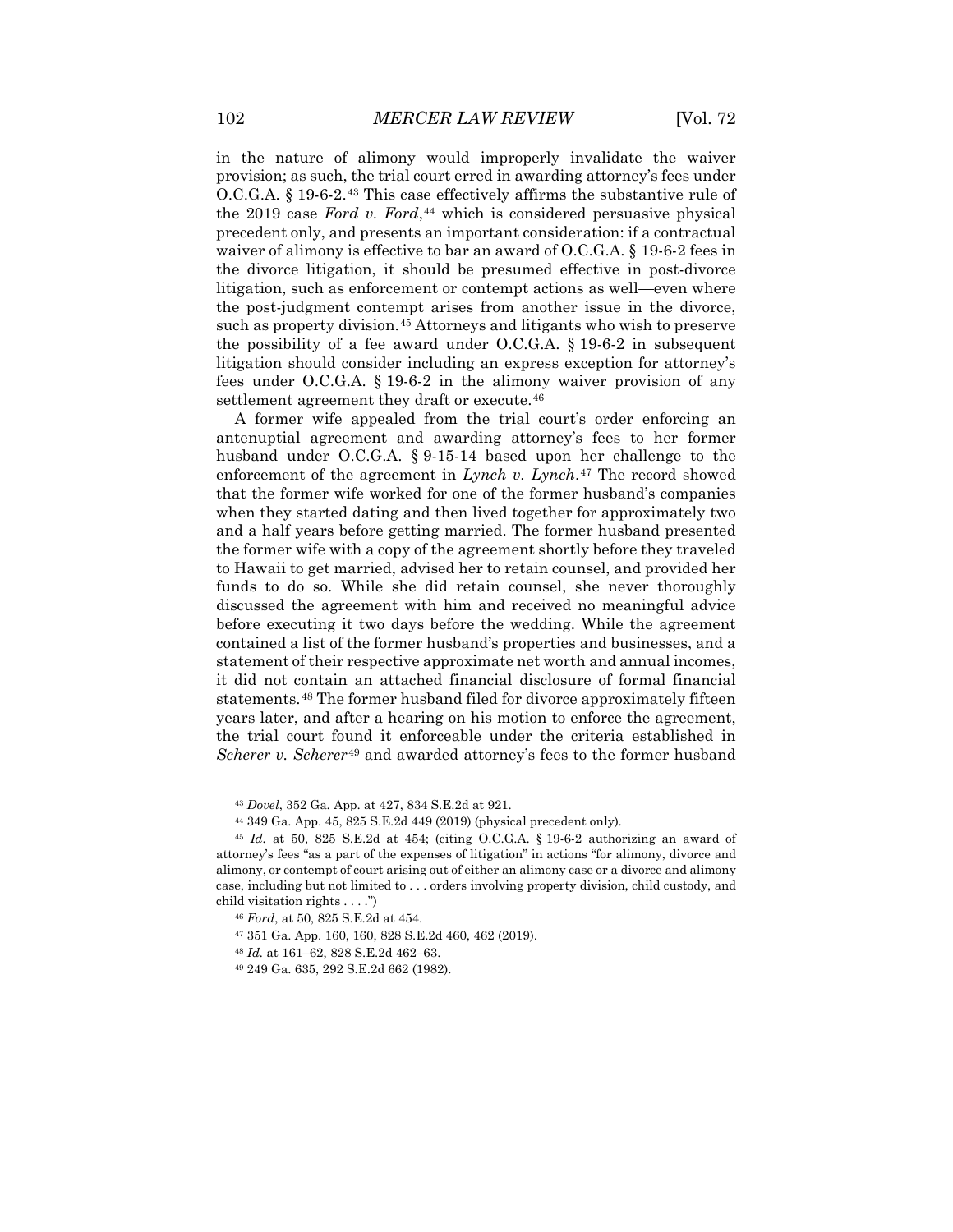under O.C.G.A. § 9-15-14.[50](#page-7-0) The former wife appealed on the grounds that the agreement failed to satisfy the first prong of the *Scherer* test which requires a full and fair disclosure of the parties' assets—and that the award of attorney's fees was improper.[51](#page-7-1)

The court of appeals affirmed the enforcement of the prenuptial agreement under *Scherer*.[52](#page-7-2) Georgia does impose an affirmative duty of disclosure prior to execution, but the list of properties and businesses and estimates of the former husband's net worth and annual income included in the body of the agreement satisfied his disclosure obligation even though it did not contain a separate schedule identifying all of his assets.[53](#page-7-3) The adequacy of his disclosure was bolstered by evidence of their pre-existing relationship and cohabitation, their travel together, and her work as an employee of one of his businesses, and the trial court did not err by enforcing the agreement in its entirety.<sup>[54](#page-7-4)</sup> However, it was error to award attorney's fees under O.C.G.A. § 9-15-14 against the former wife without specifically identifying the sanctionable conduct forming the basis of the award.[55](#page-7-5)

#### V. POST-JUDGMENT RELIEF

The Georgia Court of Appeals addressed a number of procedural and substantive challenges in *McLaws v. Drew*.<sup>[56](#page-7-6)</sup> There, the wife brought a contempt petition against her former husband for failure to pay child support and various expenses due under the final judgment and decree of divorce. During a break in the contempt hearing (which was not transcribed), the former husband began experiencing symptoms of a heart attack and was driven to the hospital by counsel. The husband's attorney returned to court, explained the situation, and requested a continuance. However, the court denied the request and subsequently entered an order finding the husband in willful contempt of the parties' divorce decree, requiring him to pay the sum of his arrearages and attorney's fees under O.C.G.A. § 19-6-2 by November 5, 2018, and providing for his immediate arrest and detention if he failed to pay the full sum.<sup>[57](#page-7-7)</sup>

<span id="page-7-1"></span><span id="page-7-0"></span>On November 5, 2018, the former husband filed a motion for new trial or, in the alternative, to set aside and for reconsideration based upon, (1)

<sup>50</sup> *Lynch*, 351 Ga. App. at 161–62, 828 S.E.2d at 463.

<sup>51</sup> *Id.* at 162–63, 828 S.E.2d at 463.

<span id="page-7-2"></span><sup>52</sup> *Id.* at 164–65, 828 S.E.2d at 464–65.

<span id="page-7-3"></span><sup>53</sup> *Id.* at 163, 828 S.E.2d at 463–64.

<span id="page-7-5"></span><span id="page-7-4"></span><sup>54</sup> *Id.* at 164–65, 828 S.E.2d at 464–65.

<sup>55</sup> *Id.* at 166, 828 S.E.2d at 466.

<sup>56</sup> 355 Ga. App. 162, 843 S.E.2d 440 (2020).

<span id="page-7-7"></span><span id="page-7-6"></span><sup>57</sup> *Id.* at 163, 843 S.E.2d at 442–43.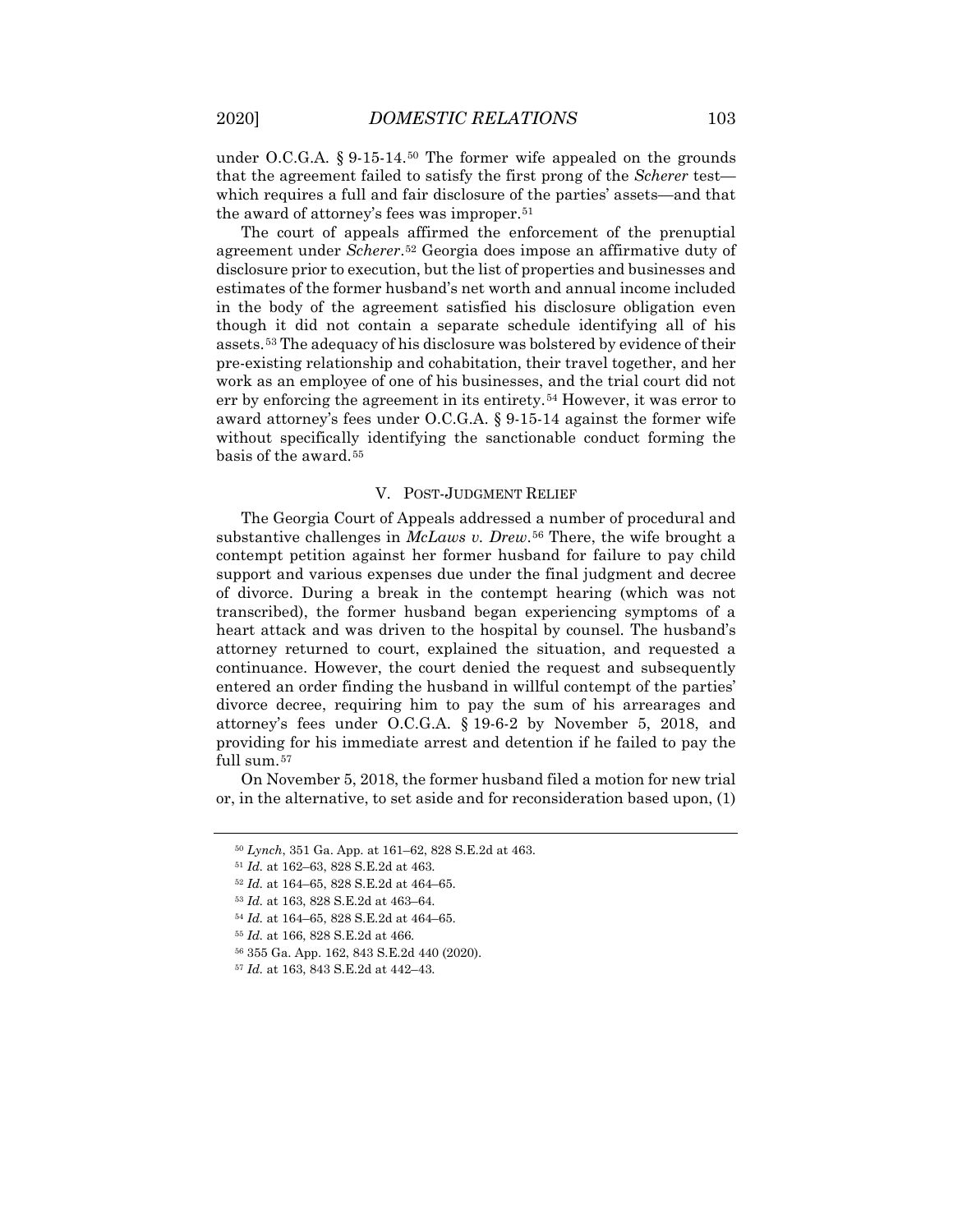the trial court's failure to grant a continuance following his medical emergency; (2) the trial court's admission of evidence on a claim for backpay of support for which he did not receive notice in the former wife's pleadings; (3) the trial court's failure to consider certain admissions *in judicio* made by the wife; and (4) the trial court's award of attorney's fees without testimony or evidence and without considering the parties' respective financial circumstances.[58](#page-8-0) Despite the automatic supersedeas effect of the motion for new trial—which the former husband's attorney expressly brought to the attention of the trial court—the former husband was arrested and incarcerated for failing to satisfy the contempt order. The trial court declined to enter an order releasing him, instead requiring him to pay over half of the sum due and ordered him released by consent after he made such a payment. The former husband then filed a motion seeking the trial judge's recusal based upon the repeated violation of his due process rights, including the refusal to continue the contempt hearing and his incarceration despite the supersedeas effect of the motion for new trial. The trial court subsequently denied both of the former husband's pending motions, and upon request of the former wife, awarded attorney's fees under O.C.G.A. § 9-15-14(b)<sup>[59](#page-8-1)</sup> against the former husband and his attorney.<sup>[60](#page-8-2)</sup> The attorney against whom the fees were awarded sought discretionary review, and the court of appeals reversed the award of attorney's fees under O.C.G.A. § 9-15-14.[61](#page-8-3)

On review, the court of appeals found "no merit" in the trial court's conclusions that the motion for new trial "was baseless in every respect;" "deficient and lacked legal authority;" "failed to comply with Uniform Superior Court Rules;" and that under U.S.C.R. 25.3,<sup>[62](#page-8-4)</sup> the former husband had "failed to satisfy conditions" for recusal.<sup>[63](#page-8-5)</sup> In pertinent part, the court of appeals rejected the argument that the former husband had failed to specify a statutory basis for the motion for a new trial because O.C.G.A. § 9-11-60 $(c)$ <sup>[64](#page-8-6)</sup> provides one, and further noted that while "motions for a new trial are available only to challenge some 'intrinsic defect' that does not appear on the face of the record or pleadings, 'errors allegedly committed by the trial court' constitute such an intrinsic defect."[65](#page-8-7) The court of appeals determined that the arguments asserted

<sup>58</sup> *Id.* at 164, 843 S.E.2d at 443 (emphasis added).

<span id="page-8-1"></span><span id="page-8-0"></span><sup>59</sup> O.C.G.A. § 9-15-14(b) (2020).

<sup>60</sup> *McLaws,* 355 Ga. App. at 164–66, 843 S.E.2d at 444.

<sup>61</sup> *Id.* at 162, 843 S.E.2d at 442.

<sup>62</sup> U.S.C.R. 25.3 (2020).

<sup>63</sup> *McLaws*, 335 Ga. App. at 166, 843 S.E.2d at 445.

<sup>64</sup> O.C.G.A. § 9-11-60(c) (2020).

<span id="page-8-7"></span><span id="page-8-6"></span><span id="page-8-5"></span><span id="page-8-4"></span><span id="page-8-3"></span><span id="page-8-2"></span><sup>65</sup> *McLaws*, 335 Ga. App. at 167, 843 S.E.2d at 445 (quoting Gulledge v. State, 276 Ga. 740, 741, 583 S.E.2d 862, 864 (2003)).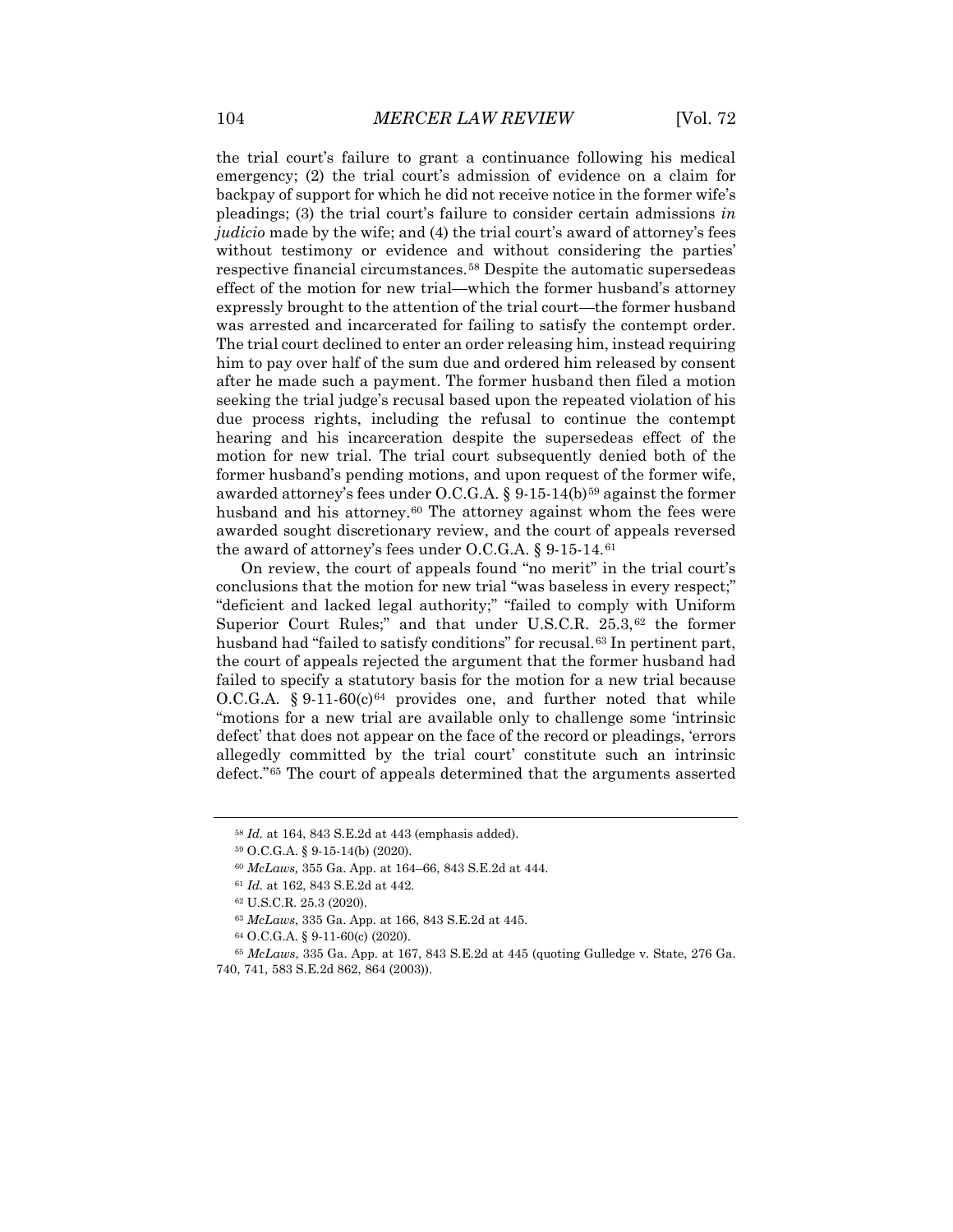in the motion for new trial did not lack substantial justification so as to authorize an award under O.C.G.A. § 9-15-14(b) because the former husband had due process rights to be notified of the claim for payment of back child support against him and to be heard in defense of the claims against him.[66](#page-9-0) Thus, the former husband's claims of violation of due process rights were not baseless or lacking justification.[67](#page-9-1)

Further, the court of appeals held that the request for recusal did not lack substantial justification even if the accompanying affidavits were arguably insufficient because the record reflected that the trial court had overlooked established law twice to incarcerate the former husband, violating his due process rights—first, by issuing an "impermissible self-executing contempt order" that deprived him of his right to be heard on the issue of willfulness, and second, by ignoring the supersedeas effect of the motion for new trial and permitting him to be jailed for violation of the superseded order.[68](#page-9-2) Finally, the court failed to remedy its own violation of O.C.G.A. § 9-11-62(b),  $69$  which provides for supersedeas upon the filing of a motion for new trial, and instead conditioned the former husband's release on the payment of a portion of the fees he challenged.<sup>[70](#page-9-4)</sup> Accordingly, the court of appeals determined that neither motion was lacking in substantial justification and reversed both attorney's fees awards under O.C.G.A. § 9-15-14(b).[71](#page-9-5)

The former husband in *Rowles v. Rowles*[72](#page-9-6) moved to set aside the parties' final judgment and decree of divorce based on duress, alleging that he had only agreed to settlement terms because his former wife threatened to expose his extramarital affair to his employer which could have caused his termination and loss of significant deferred compensation. After a hearing, the trial court partially granted the motion and set aside portions of the settlement agreement relating to custody, parenting time, and visitation while denying the motion to set aside as to the financial provisions of the agreement. The court then held a trial on the issues of custody, support, and visitation and entered a Final Order granting custody of the children to their father. The former wife moved for a new trial, which the court denied, and the trial court later awarded the husband \$112,189.10 in attorney's fees under O.C.G.A. §§ 19-6-2 and 9-15-14(b). The former wife appealed, challenging the trial court's ruling on the former husband's motion to set aside on procedural

<sup>66</sup> *Id.* at 167–68, 843 S.E.2d at 445–46.

<span id="page-9-1"></span><span id="page-9-0"></span><sup>67</sup> *Id.* at 168, 843 S.E.2d at 446.

<span id="page-9-2"></span><sup>68</sup> *Id.* at 169, 843 S.E.2d at 447.

<span id="page-9-3"></span><sup>69</sup> O.C.G.A. § 9-11-62(b) (2020).

<sup>70</sup> *McLaws*, 355 Ga. App. at 170, 843 S.E.2d at 447.

<span id="page-9-6"></span><span id="page-9-5"></span><span id="page-9-4"></span><sup>71</sup> *Id.* at 170, 843 S.E.2d at 447–48.

<sup>72</sup> 351 Ga. App. 246, 830 S.E.2d 589 (2019).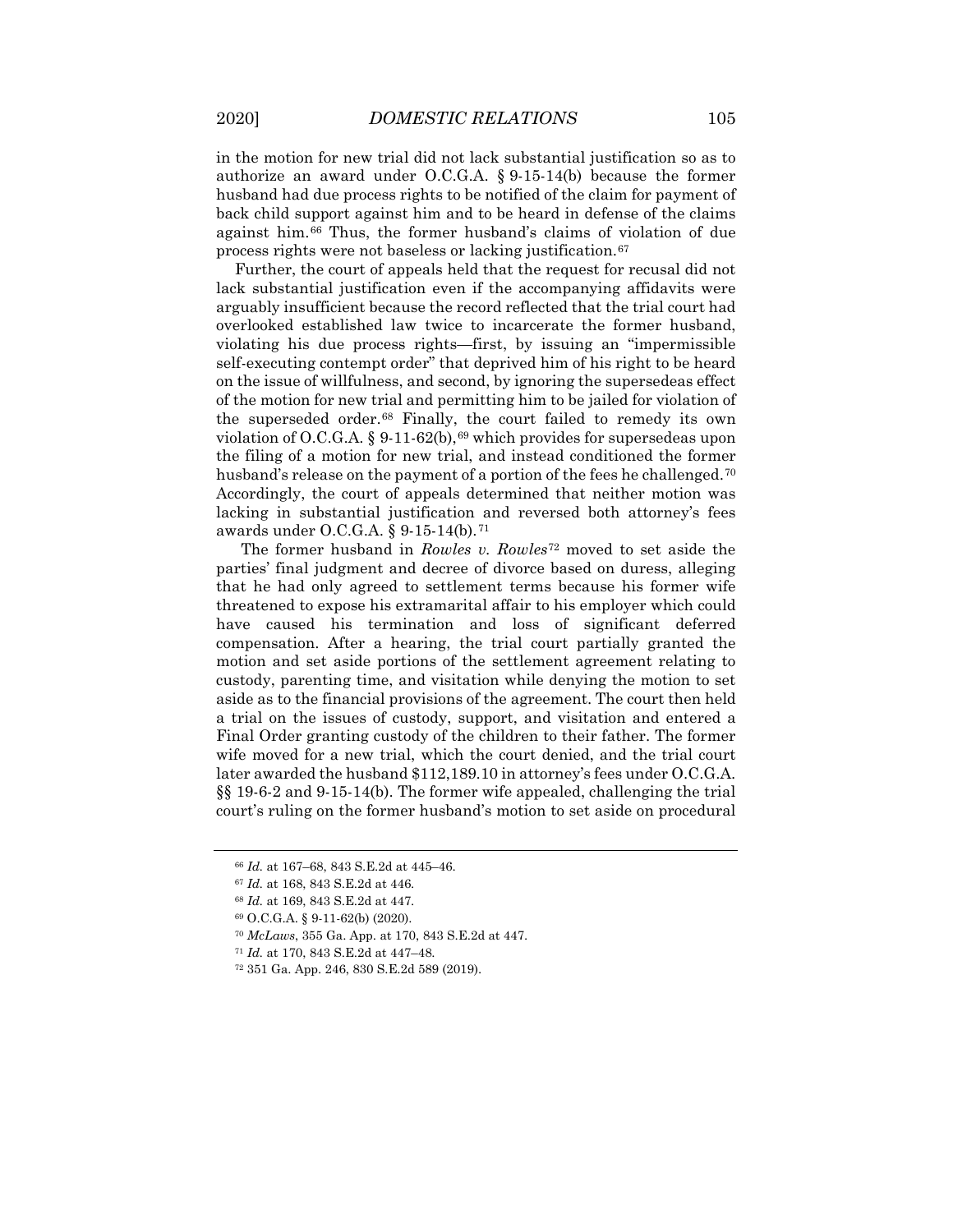and substantive grounds as well as the award of attorney's fees against her.[73](#page-10-0)

Procedurally, the former wife argued that the trial court erred in ruling on the former husband's motion to set aside because it was not filed during the same term of court as the judgment it challenged and should have been brought as a separate action.<sup>[74](#page-10-1)</sup> The court of appeals rejected both arguments based upon the plain language of O.C.G.A.  $§ 9.11.60(f),$ <sup>[75](#page-10-2)</sup> which provides a three-year window to attack judgments for fraud and does not require that such challenges be brought as separate actions.[76](#page-10-3) Substantively, however, the court of appeals agreed with the former wife that the trial court erred in setting aside the second divorce decree based upon duress.[77](#page-10-4) Georgia law distinguishes between setting aside a contract for duress and setting aside a judgment for duress, and imposes a higher bar on the latter: "Before . . . a judgment will be set aside for duress, it must appear that the complainant had a good defense which [he] was prevented from asserting at the original hearing or trial."[78](#page-10-5) Here, the record did not show—and the former husband did not argue—that he was prevented from asserting a good defense by the former wife's alleged threats to reveal his conduct to his employer.[79](#page-10-6) Accordingly, it was improper for the trial court to set aside the parties' settlement agreement which had been incorporated into the divorce decree.[80](#page-10-7) The court of appeals additionally noted, without deciding as to the facts at hand, that "it has long been held that '[a] threat of causing the defendant to lose his job or his fear of such loss is not duress which would void the contract,' when the threat is not otherwise wrongful or unlawful."[81](#page-10-8)

#### VI. POST-JUDGMENT ENFORCEMENT

In *Sponsler v. Sponsler* (*Sponsler III*),<sup>[82](#page-10-9)</sup> a consolidated appeal following remand from the Georgia Supreme Court in the 2017 case of

<span id="page-10-9"></span><span id="page-10-8"></span><span id="page-10-7"></span><sup>81</sup> *Id.* at 250 n.10, 830 S.E.2d at 593 n. 10 (alteration in original) (quoting Atlanta Life Ins. Co. v. Mason, 89 Ga. App. 319, 321, 79 S.E.2d 352, 353 (1953)).

<sup>82</sup> 353 Ga. App. 627, 838 S.E.2d 921 (2020).

<sup>73</sup> *Id.* at 247–48, 830 S.E.2d at 590–91.

<sup>74</sup> *Id.* at 248, 830 S.E.2d at 591.

<sup>75</sup> O.C.G.A. § 9-11-60(f) (2020).

<sup>76</sup> *Rowles*, 351 Ga. App. at 248, 830 S.E.2d at 592*; see* O.C.G.A. § 9-11-60(b), (d), (f).

<sup>77</sup> *Rowles*, 351 Ga. App. at 249, 830 S.E.2d at 592.

<span id="page-10-6"></span><span id="page-10-5"></span><span id="page-10-4"></span><span id="page-10-3"></span><span id="page-10-2"></span><span id="page-10-1"></span><span id="page-10-0"></span><sup>78</sup> *Id.* at 249, 830 S.E.2d at 592 (alteration in original) (quoting Frost v. Frost, 235 Ga. 672, 675, 221 S.E.2d 567, 570 (1975)).

<sup>79</sup> *Id.* at 250, 830 S.E.2d at 593.

<sup>80</sup> *Id.* at 251, 830 S.E.2d at 593.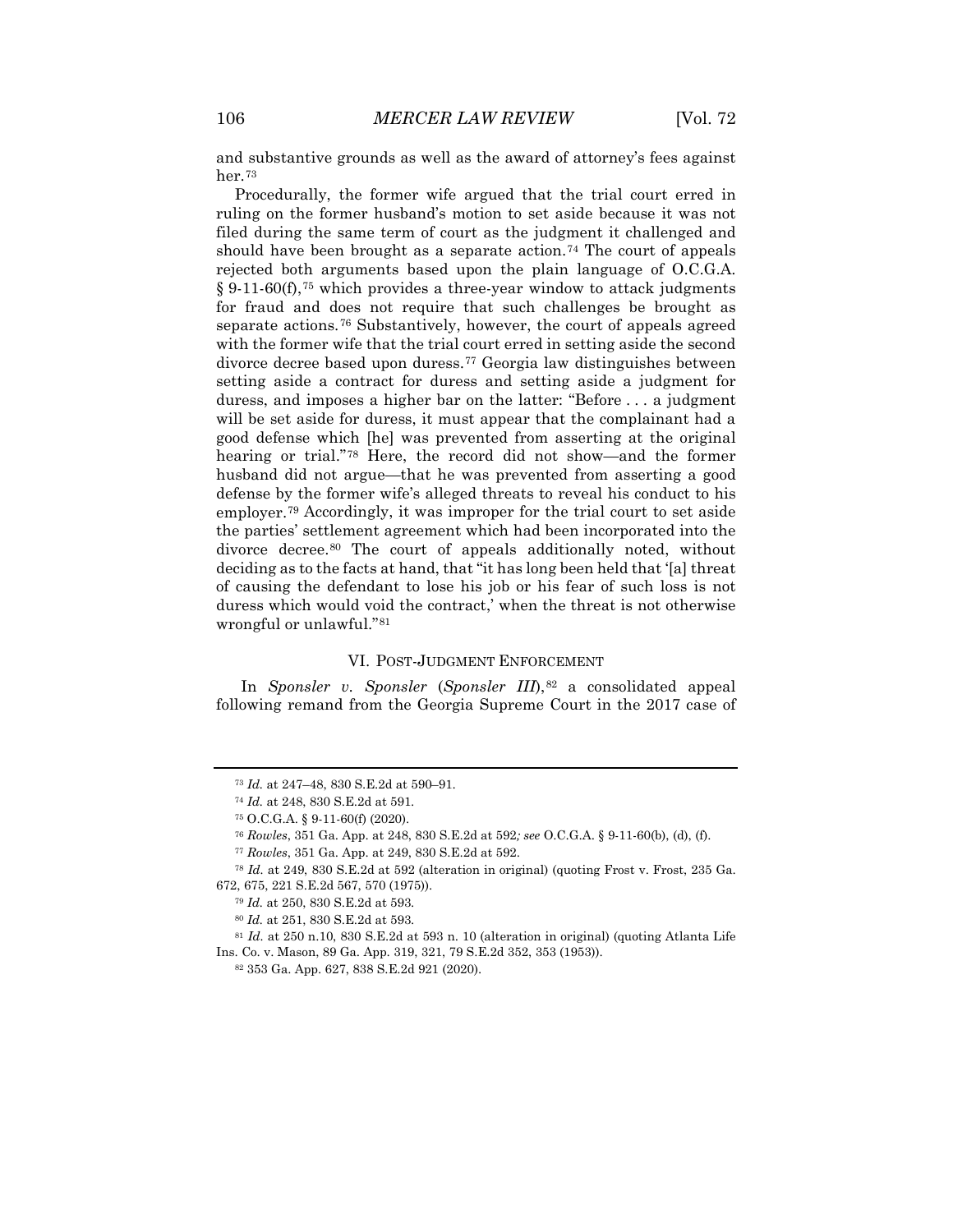*Sponsler v. Sponsler* (*Sponsler II*),<sup>[83](#page-11-0)</sup> the former husband, the appellant, challenged the trial court's imposition of criminal contempt sanctions against him, refusal to reimburse him for sums allegedly due under the divorce decree, and award of attorney's fees to the court-appointed receiver in the case and his ex-wife.[84](#page-11-1) On appeal, the Georgia Court of Appeals affirmed the finding of criminal contempt despite the appellant's challenge that a "presumption of vindictiveness" should apply to the imposition of criminal penalties on remand following his successful prior appeal; reversed the trial court's denial of the former husband's request for reimbursement due under the divorce decree; and vacated the award of attorney's fees to the former wife.[85](#page-11-2)

In the underlying contempt action, the former husband was found in contempt for failing to execute a quitclaim deed and Qualified Domestic Relations Order within the time required by the decree and ordered to purge his contempt by making payments to render the property at issue marketable and to make payments on the home equity line of credit on the residence until it was sold.[86](#page-11-3) The supreme court in *Sponsler II* affirmed the finding of contempt but reversed as to the sanctions on the grounds that they impermissibly modified the terms of the decree.[87](#page-11-4) In the interim between *Sponsler II* and the trial court's order on remand, the evidentiary posture of the case changed because the property at issue had been sold and civil contempt was no longer practicable because coercing compliance with the divorce decree would be impossible.[88](#page-11-5) Accordingly, the "law of the case rule" was no longer applicable, and the trial court was authorized to impose criminal rather than civil contempt penalties.[89](#page-11-6) Under the presumption of vindictiveness set forth in *North Carolina v. Pearce*,[90](#page-11-7) the court of appeals found no merit in the appellant's argument that the imposition of criminal contempt penalties following remand violated his due process rights. [91](#page-11-8) While due process demands "'that vindictiveness must play no part in the resentencing of one who has successfully appealed his original conviction[,]' . . . . [a]ny presumption of vindictiveness arising from the imposition of criminal contempt punishment was rebutted by objective evidence establishing

<span id="page-11-0"></span><sup>83</sup> 301 Ga. 600, 800 S.E.2d (2017).

<span id="page-11-1"></span><sup>84</sup> *Sponsler III*, 353 Ga. App. at 627, 838 S.E.2d at 923–24.

<span id="page-11-2"></span><sup>85</sup> *Id.* at 632–34, 838 S.E.2d at 926–28.

<sup>86</sup> *Id.* at 630, 838 S.E.2d at 925.

<span id="page-11-3"></span><sup>87</sup> *Id.*

<sup>88</sup> *Id.*

<sup>89</sup> *Id.*

<sup>90</sup> 395 U.S. 711, 89 S. Ct. 2072 (1969).

<span id="page-11-8"></span><span id="page-11-7"></span><span id="page-11-6"></span><span id="page-11-5"></span><span id="page-11-4"></span><sup>91</sup> *Sponsler III*, 353 Ga. App. at 631, 838 S.E.2d at 926 (citing *Pearce*, 395 U.S. 711, 89 S. Ct. 2072 (1969)).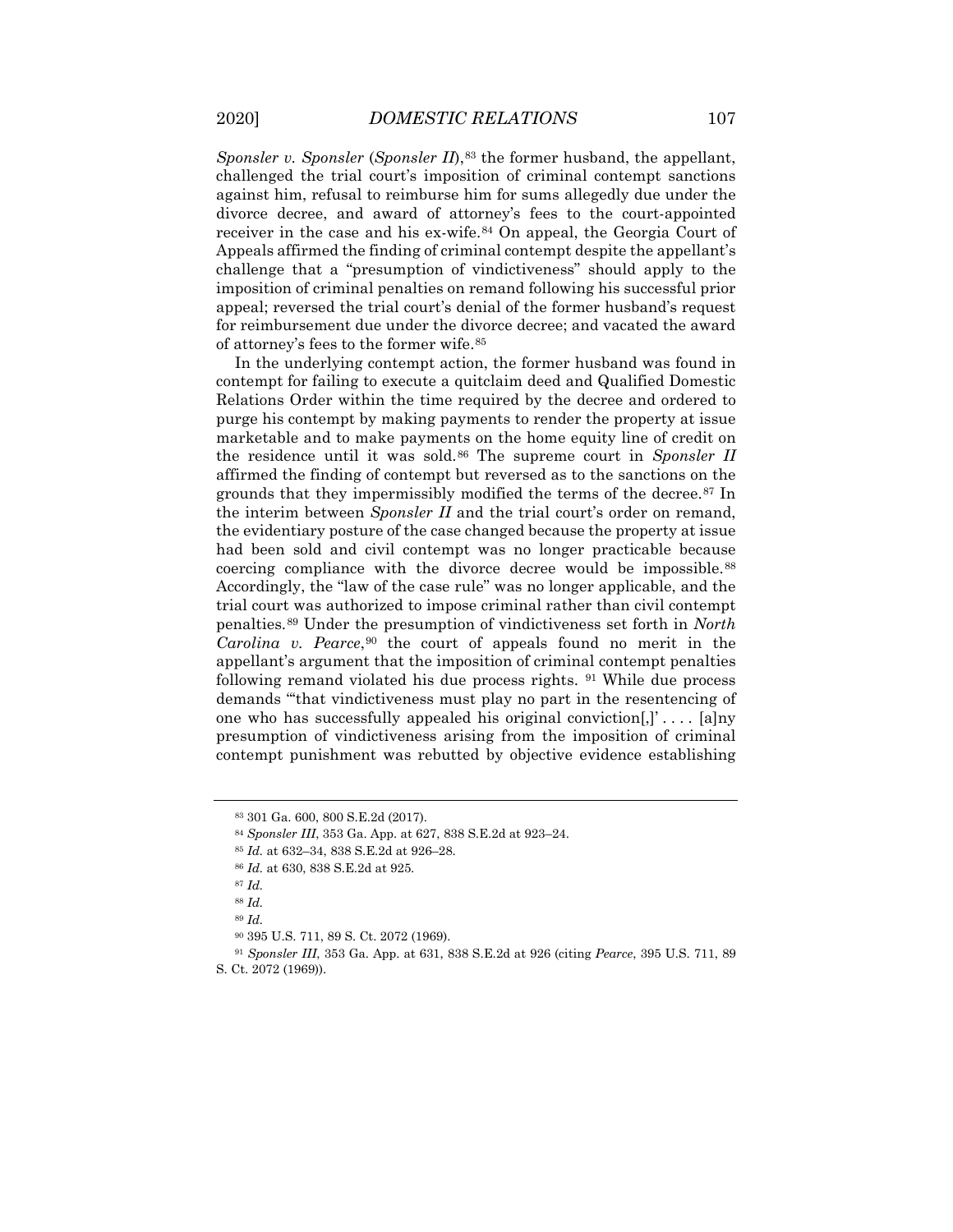the change in circumstances that existed after remand."[92](#page-12-0) Accordingly, the trial court's imposition of criminal rather than civil contempt sanctions following remand was not erroneous.<sup>[93](#page-12-1)</sup>

The court of appeals' opinion in *Sullivan v. Harper*[94](#page-12-2) both clarified the boundaries of a party's final decision-making authority in matters of custody and offered insight into the proper approach to evaluating a prohibition on "disparagement" by one former spouse against the other.[95](#page-12-3) There, the parties had two minor children, and the consent parenting plan incorporated into their final judgment and decree of divorce provided, in pertinent part: that the mother (Sullivan) would have final decision-making authority "on medical issues;" that both parties would have the right to receive information, records, paperwork, and documents concerning the children and to request such information from providers; and that neither would "disparage the other parent to any teachers, coaches, activity providers, doctors, tutors, dentists, healthcare professionals, or anyone else who may be involved in the children's life in a similar capacity."[96](#page-12-4) When one of the children began seeing a new psychologist, the mother filled out a questionnaire in which she referred to the father (Harper) as "manipulative and childlike;" stated that that he lived with his "girlfriend," who was in fact his fiancée; claimed that he emotionally abused or neglected the child and minimized bullying the child experienced; and identified the father as having a substantial mental health history.[97](#page-12-5) Sullivan further objected to Harper bringing his "girlfriend" to feedback meetings with the therapist and told the therapist to consult her before releasing documents or information to the father. Harper filed a motion for contempt alleging that Sullivan had violated the parenting plan by disparaging him, interfering with his access to records, and misrepresenting the scope of her medical final decision-making authority.[98](#page-12-6)

After a hearing, the trial court found Sullivan in willful contempt for disparaging Harper, interfering with Harper's access to records, instructing the doctors not to permit Harper's fiancée to attend meetings with Harper, and requesting to be consulted before the therapists

<span id="page-12-5"></span><sup>97</sup> *Id.* at 428–29, 834 S.E.2d at 923.

<span id="page-12-4"></span><span id="page-12-3"></span><span id="page-12-2"></span><span id="page-12-1"></span><span id="page-12-0"></span><sup>92</sup> *Sponsler III*, 353 Ga. App. at 631–32, 838 S.E.2d at 926 (quoting Georgia Real Estate Commission v. Home, 141 Ga. App. 226, 232, 223 S.E.2d 16, 19 (1977)).

<sup>93</sup> *Sponsler III*, 353 Ga. App. at 631–32, 838 S.E.2d at 926.

<sup>94</sup> 352 Ga. App. 427, 834 S.E.2d 921 (2019).

<sup>95</sup> *Id.* at 434–36, 834 S.E.2d at 927–28.

<sup>96</sup> *Id.* at 428–30, 834 S.E.2d at 923–24.

<span id="page-12-6"></span><sup>98</sup> *Id.* at 429, 834 S.E.2d at 923–24.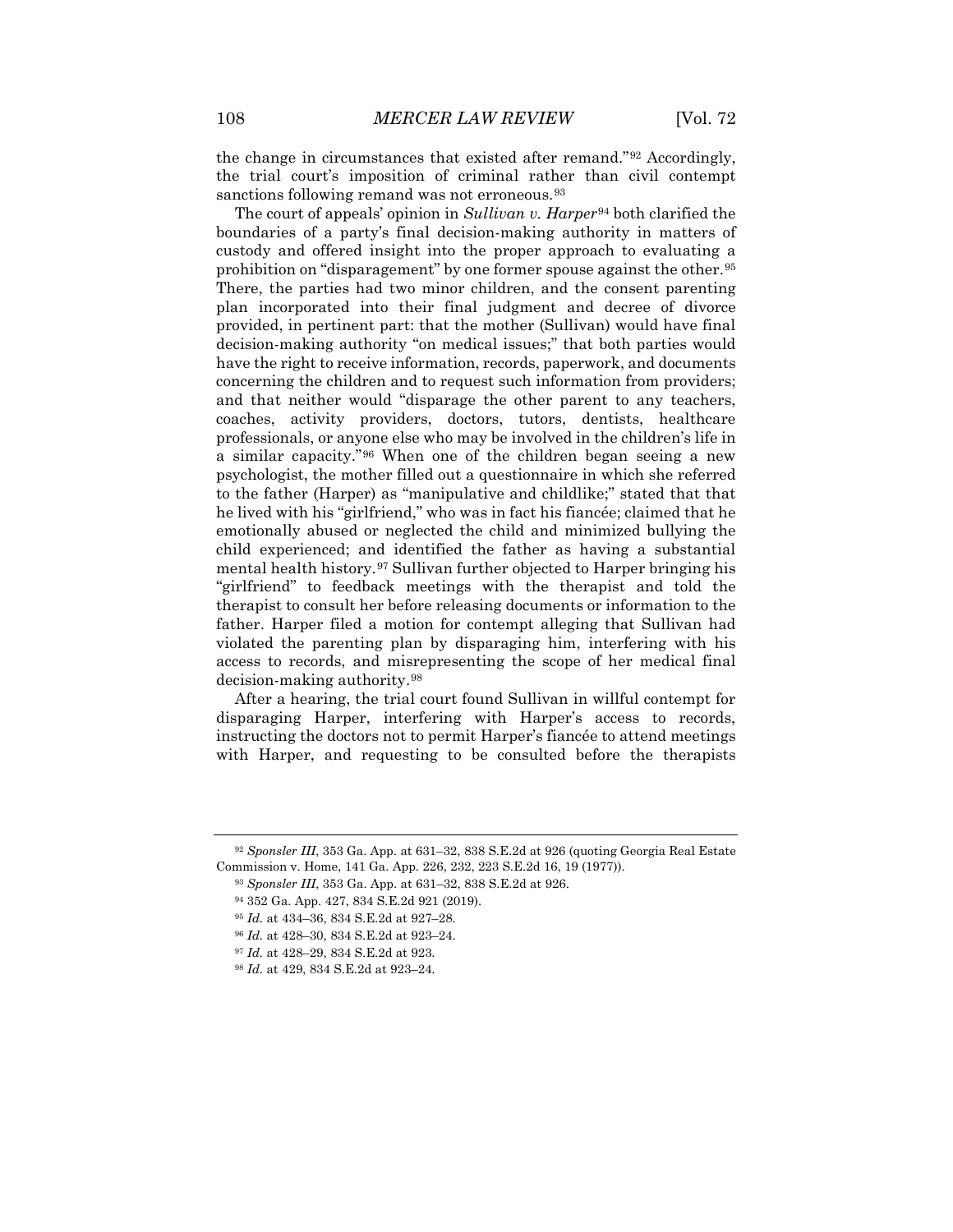released information to the child's father.<sup>[99](#page-13-0)</sup> Sullivan appealed.<sup>[100](#page-13-1)</sup> On review, the court of appeals examined the scope of "final decision-making authority" and concluded that the trial court properly clarified the divorce decree by determining that Sullivan's medical decision-making authority did not give her the right to dictate whether a third party could attend feedback sessions with Harper where the child was not present.[101](#page-13-2) The court of appeals also affirmed the finding of disparagement.<sup>[102](#page-13-3)</sup> Although the term was not defined in the parenting plan, its common use supported the trial court's conclusion that Sullivan calling Harper "manipulative" and "childlike" could be construed as disparaging despite her professed intent simply to provide relevant information—although the court of appeals was careful to note that while parents may offer honest answers to diagnostic questions intended to aid the medical provider, "this can be done in a way that is not disparaging."[103](#page-13-4) The reviewing court affirmed the finding that Sullivan had willfully interfered with Harper's access to the records, but reversed the trial court's determination that Sullivan was in contempt for refusing to allow the fiancée to attend the therapy sessions because the decree was sufficiently ambiguous as to the scope of Sullivan's medical decision-making authority that the trial court found it proper to clarify the same: a person may not be found in contempt for violating an order that does not expressly "inform him in definite terms as to the duties thereby imposed upon him."[104](#page-13-5)

#### VII. EQUITABLE DIVISION OF PROPERTY

The Georgia Court of Appeals clarified the interaction of the presumption of gifts to the marital estate and the "source of funds rule" in *Dixon v. Dixon*,[105](#page-13-6) which involved the husband's use of unallocated personal injury settlement funds to purchase a home for the parties during the marriage.[106](#page-13-7) Approximately four years after the parties married, the husband was involved in a major accident, and the wife stopped working to care for him. The husband received a million-dollar personal injury settlement, from which he ultimately received a net of \$595,380.27. He used a portion of the proceeds to pay the parties' joint

<sup>99</sup> *Id.* at 429, 834 S.E.2d at 924.

<sup>100</sup> *Id.* at 430, 834 S.E.2d at 924.

<sup>101</sup> *Id.*

<sup>102</sup> *Id.* at 435, 834 S.E.2d at 927.

<sup>103</sup> *Id.* at 434–35, n.5, 834 S.E.2d at 927, n.5.

<span id="page-13-7"></span><span id="page-13-6"></span><span id="page-13-5"></span><span id="page-13-4"></span><span id="page-13-3"></span><span id="page-13-2"></span><span id="page-13-1"></span><span id="page-13-0"></span><sup>104</sup> *Id.* at 436, 834 S.E.2d 928 (*quoting* Hughes v. Browne, 217 Ga. App. 567, 568, 459 S.E.2d 170, 172 (1995)).

<sup>105</sup> 352 Ga. App. 169, 170 834 S.E.2d 309, 312 (2019).

<sup>106</sup> *Id.* at 169, 834 S.E.2d at 311.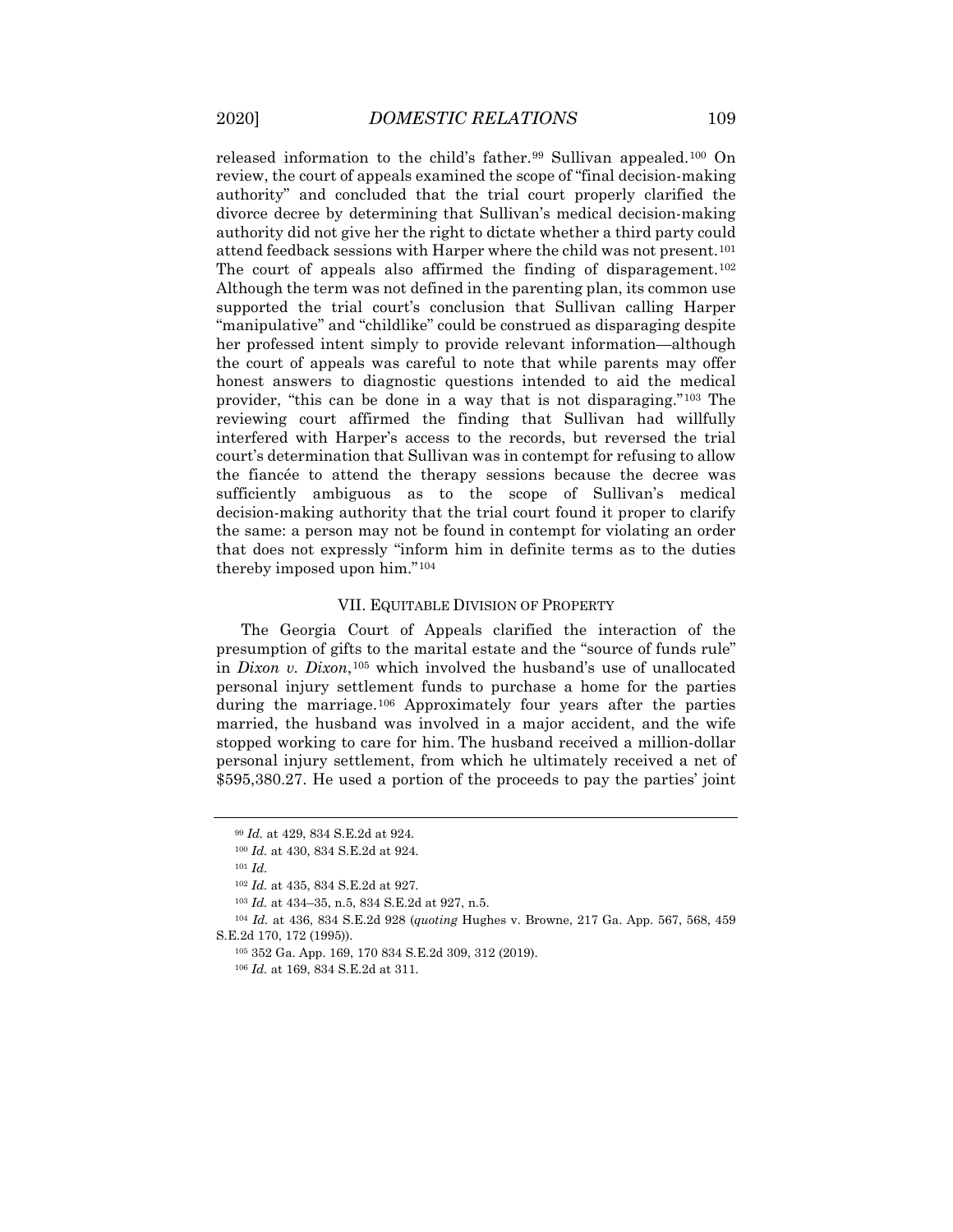bankruptcy liabilities and used roughly \$240,000 of the remainder to purchase a residence for the parties as joint tenants with right of survivorship.<sup>[107](#page-14-0)</sup> Fourteen months later, the husband filed for divorce and sought partial summary judgment asking the court to classify the settlement proceeds and the residence as non-marital property or, in the alternative, to apply the source of funds rule,[108](#page-14-1) which apportions the marital residence between separate and marital property interests based upon the respective separate and marital contributions of each spouse.<sup>[109](#page-14-2)</sup> The trial court granted the motion for partial summary judgment, finding the settlement proceeds to be the husband's separate property, and determined that (a) the husband had converted a portion of the settlement proceeds to marital assets by titling the house jointly, but (b) the source of funds rule still operated to render the marital residence a wholly non-marital asset. The wife appealed.<sup>[110](#page-14-3)</sup>

Applying the so-called "analytical approach" to the classification of a personal injury award as separate or marital property, the court of appeals determined that a genuine issue of material fact existed as to whether some portion of the proceeds could be shown to constitute marital property so as to preclude summary judgment; however, summary judgment was proper against the wife as to her claim that a portion of the settlement should be considered her separate property as compensation for loss of consortium because she was not a party to the settlement and no evidence suggested that she had made a claim for loss of consortium.[111](#page-14-4) Regarding the classification of the marital residence, the trial court correctly determined that the husband had made a gift to the marital estate by titling the parties' home jointly, but erred in applying the source of funds rule to reclassify the property as separate.<sup>[112](#page-14-5)</sup> While the source of funds rule may be applied to return a non-marital investment to a spouse who contributed separate property to a marital asset, it may not be used to wholly reclassify a marital asset as separate.<sup>[113](#page-14-6)</sup>

#### VIII. VOIDABLE TRANSACTIONS

<span id="page-14-1"></span><span id="page-14-0"></span>As a question of first impression, the Georgia Court of Appeals held in *Enlow v. Enlow*[114](#page-14-7) that, under Georgia' Uniform Voidable Transactions

<span id="page-14-7"></span><span id="page-14-6"></span><span id="page-14-5"></span><sup>113</sup> *Id.*

<sup>107</sup> *Id.* at 169–70, 834 S.E.2d at 311.

<sup>108</sup> *See* Thomas v. Thomas, 259 Ga. 73, 377 S.E.2d 666 (1989).

<sup>109</sup> *Dixon*, 352 Ga. App. at 170, 834 S.E.2d at 311.

<span id="page-14-4"></span><span id="page-14-3"></span><span id="page-14-2"></span><sup>110</sup> *Id.*

<sup>111</sup> *Id.* at 171–73, 834 S.E.2d at 313–14.

<sup>112</sup> *Id.* at 174, 834 S.E.2d at 314–15.

<sup>114</sup> 352 Ga. App. 865, 836 S.E.2d 128 (2019).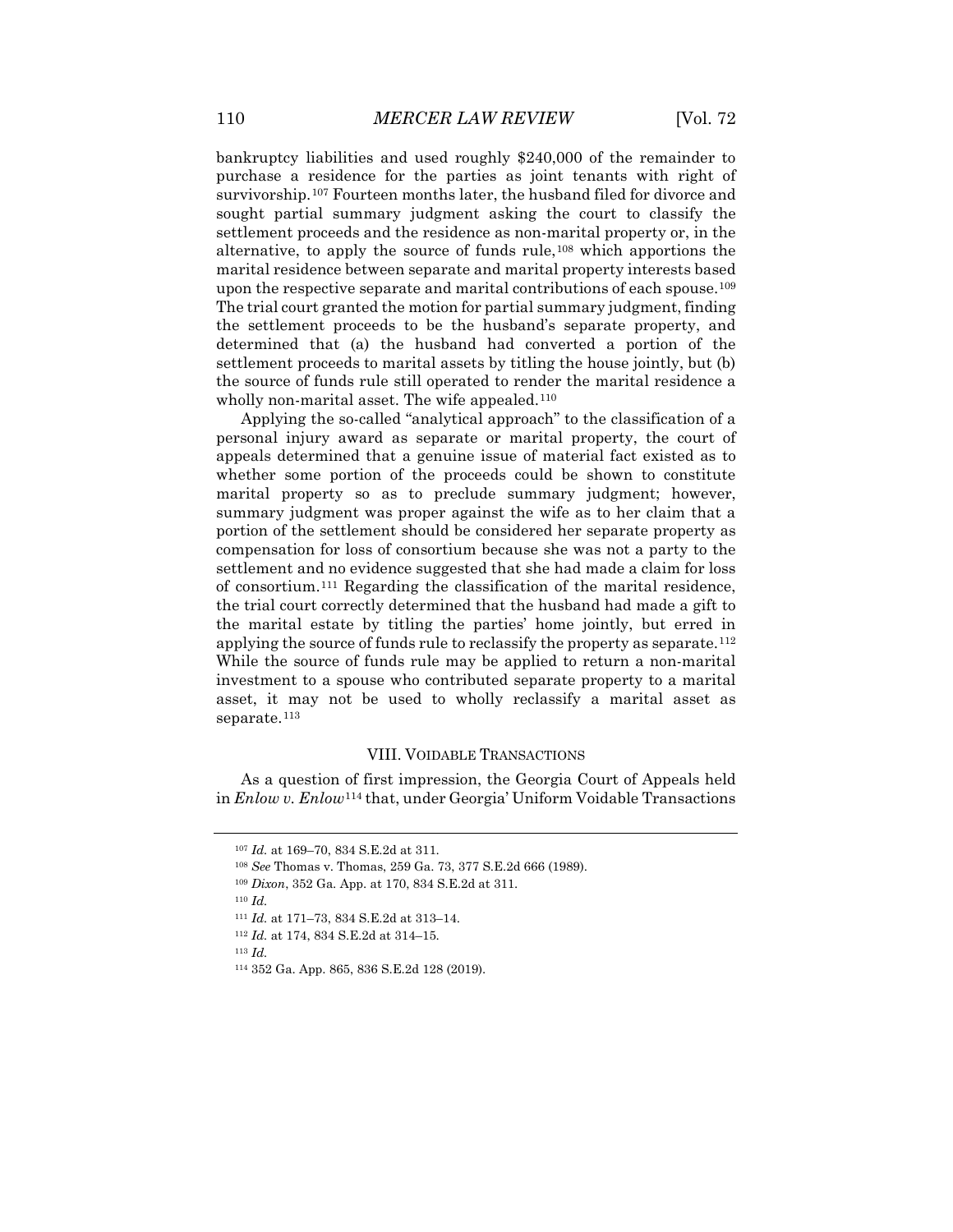Act (UVTA),<sup>[115](#page-15-0)</sup> property transfers made pursuant to a previously entered divorce decree may be subject to avoidance.<sup>[116](#page-15-1)</sup> There, the father of a minor child threatened to sue the child's grandfather for molesting the child. Shortly thereafter, the child's grandfather and grandmother transferred five parcels of real property they owned jointly through a trust to the grandmother as trustee of a trust in her name alone. The quitclaim deeds to the five parcels were filed on August 8, 2016, and on August 16, 2016, the grandparents signed a divorce settlement awarding all five parcels to the grandmother which was incorporated as part of the final judgment and decree of divorce entered on November 18, 2016. In October 2017, the child's father sued the grandfather on the child's behalf for, *inter alia*, fraud and fraudulent conveyance under the UVTA. The plaintiff-appellant prevailed on a motion for partial summary judgment as to her tort claims, but the trial court denied summary judgment on the UVTA claim on the grounds that the UVTA could not be used to set aside the terms of an otherwise valid divorce decree.<sup>[117](#page-15-2)</sup>

The trial court erred in determining that the UVTA was not available to set aside the terms of the grandparents' divorce decree.[118](#page-15-3) The Act defines a "transfer" as "every mode, direct or indirect, absolute or conditional, voluntary or involuntary, of disposing of or parting with an asset or an interest in an asset and includes payment of money, release, lease, and creation of a lien or other encumbrance,"[119](#page-15-4) which is a very broad definition and does not by its plain terms exclude the equitable division of assets incident to a divorce.[120](#page-15-5) Finding no authority from Georgia's higher courts, the court of appeals reviewed the statutory statement of intent that the UVTA "shall be applied and construed to effectuate its general purpose to make uniform the law with respect to the subject of this article among states enacting the [UVTA];"[121](#page-15-6) surveyed the application of the UVTA and its equivalents in other jurisdictions; and determined the dominant trend to be that the UVTA may be applied to divorce settlement agreements.[122](#page-15-7) In the absence of authority to the contrary, the trial court's determination that the UVTA could not be so applied conflicted with the legislative intent behind the statute and was, thus, erroneous.[123](#page-15-8)

<span id="page-15-0"></span><sup>115</sup> O.C.G.A. §§ 18-2-70 to 18-2-85 (2020).

<span id="page-15-2"></span><span id="page-15-1"></span><sup>116</sup> *Enlow*, 352 Ga. App. at 866, 836 S.E.2d at 129.

<span id="page-15-3"></span><sup>117</sup> *Id.* at 866–67, 836 S.E.2d at 129.

<sup>118</sup> *Id.* at 867, 836 S.E.2d at 130.

<span id="page-15-4"></span><sup>119</sup> O.C.G.A. § 18-2-71 (2020).

<span id="page-15-5"></span><sup>120</sup> *Enlow*, 352 Ga. App. at 867–68, 836 S.E.2d at 130.

<span id="page-15-6"></span><sup>121</sup> O.C.G.A. § 18-2-83 (2020).

<span id="page-15-7"></span><sup>122</sup> *Enlow*, at 868–69, 836 S.E.2d at 130–31 (alteration in original).

<span id="page-15-8"></span><sup>123</sup> *Id.* at 869, 836 S.E.2d at 131.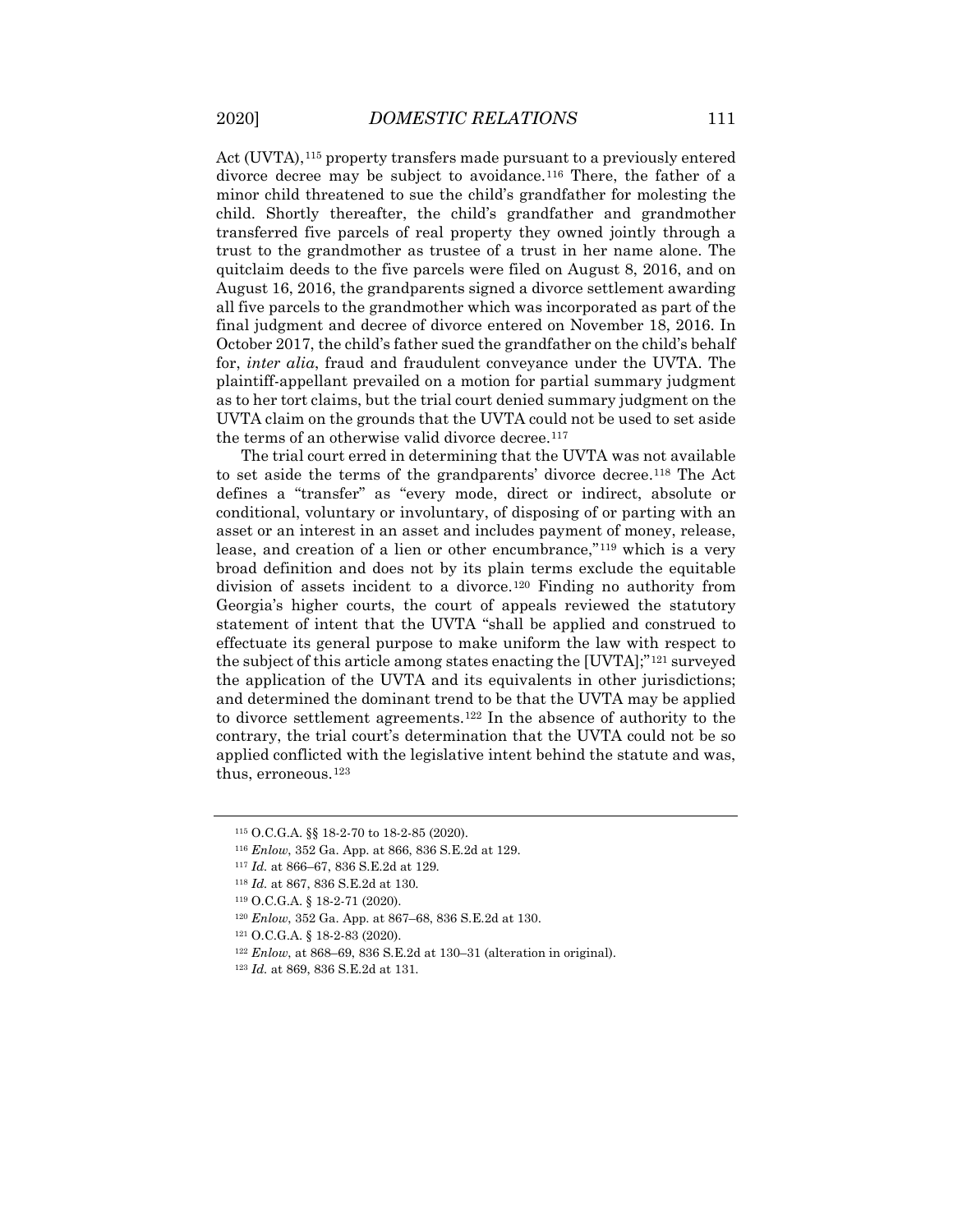#### IX. GRANDPARENT CUSTODY

The opinion in *Hannah v. Hatcher*[124](#page-16-0) clarifies the statutory provisions granting standing to grandparents to seek custody of children when both parents are living. The paternal grandparents of the minor child sought emergency and permanent custody of their grandchild, alleging that they had been primary caregivers for most of the child's life, the child's parents were unmarried, the biological father—who had not legitimated the child—was incarcerated, the child's mother had executed an agreement to give them temporary guardianship, and both parents were unfit.<sup>[125](#page-16-1)</sup> Following a show-cause hearing at which neither of the child's parents appeared, the trial court entered an order indicating that since the child's biological father had not legitimated the child, it could not award the paternal grandparents custody under O.C.G.A.  $§$  19-7-1(b.1),<sup>[126](#page-16-2)</sup> then dismissed the case.[127](#page-16-3) In doing so, the trial court determined that the fact that the biological father could still choose to pursue legitimation affected the analysis of whether the biological father's parents had standing to seek custody.<sup>[128](#page-16-4)</sup> This was error.<sup>[129](#page-16-5)</sup> O.C.G.A. § 19-7-1(b.1) authorizes the biological grandparents of a minor child to seek custody without regard for whether the biological father has legitimated his relationship with the child or not.[130](#page-16-6)

## X. LEGITIMATION, PATERNITY, AND ASSISTED CONCEPTION

On appeal from a petition for an order of parentage parallel to a divorce action, the Georgia Court of Appeals affirmed the superior court's ruling that the wife, who gave birth to a child conceived with a donor egg by in vitro fertilization (IVF), qualified as an "intended recipient parent" so as to authorize her to seek and be issued an order of parentage under the Option of Adoption Act,[131](#page-16-7) and she was not prohibited from doing so even though the concurrent divorce action was pending in a different county.[132](#page-16-8) During the marriage, the parents had a child through IVF using an egg from an anonymous donor which was fertilized by the father's sperm and carried to term by the mother. During the parents' subsequent divorce, the father took the position that the mother had no rights to custody of the child because she was not a biological, legal, or

<sup>124</sup> 352 Ga. App. 186, 834 S.E.2d 307 (2019).

<span id="page-16-2"></span><span id="page-16-1"></span><span id="page-16-0"></span><sup>125</sup> *Id.* at 186, 834 S.E.2d at 307.

<sup>126</sup> O.C.G.A. § 19-7-1(b.1) (2020).

<span id="page-16-3"></span><sup>127</sup> *Hannah*, 352 Ga. App. at 187–88, 834 S.E.2d at 307–08.

<span id="page-16-4"></span><sup>128</sup> *Id.* at 188, 834 S.E.2d at 308.

<sup>129</sup> *Id.* at 189, 834 S.E.2d at 309.

<span id="page-16-7"></span><span id="page-16-6"></span><span id="page-16-5"></span><sup>130</sup> *Id.*

<sup>131</sup> O.C.G.A. §§ 19-8-40 to 19-8-43 (2020).

<span id="page-16-8"></span><sup>132</sup> In the Interest of C.B., 353 Ga. App. 363, 363, 837 S.E.2d 517, 518 (2019).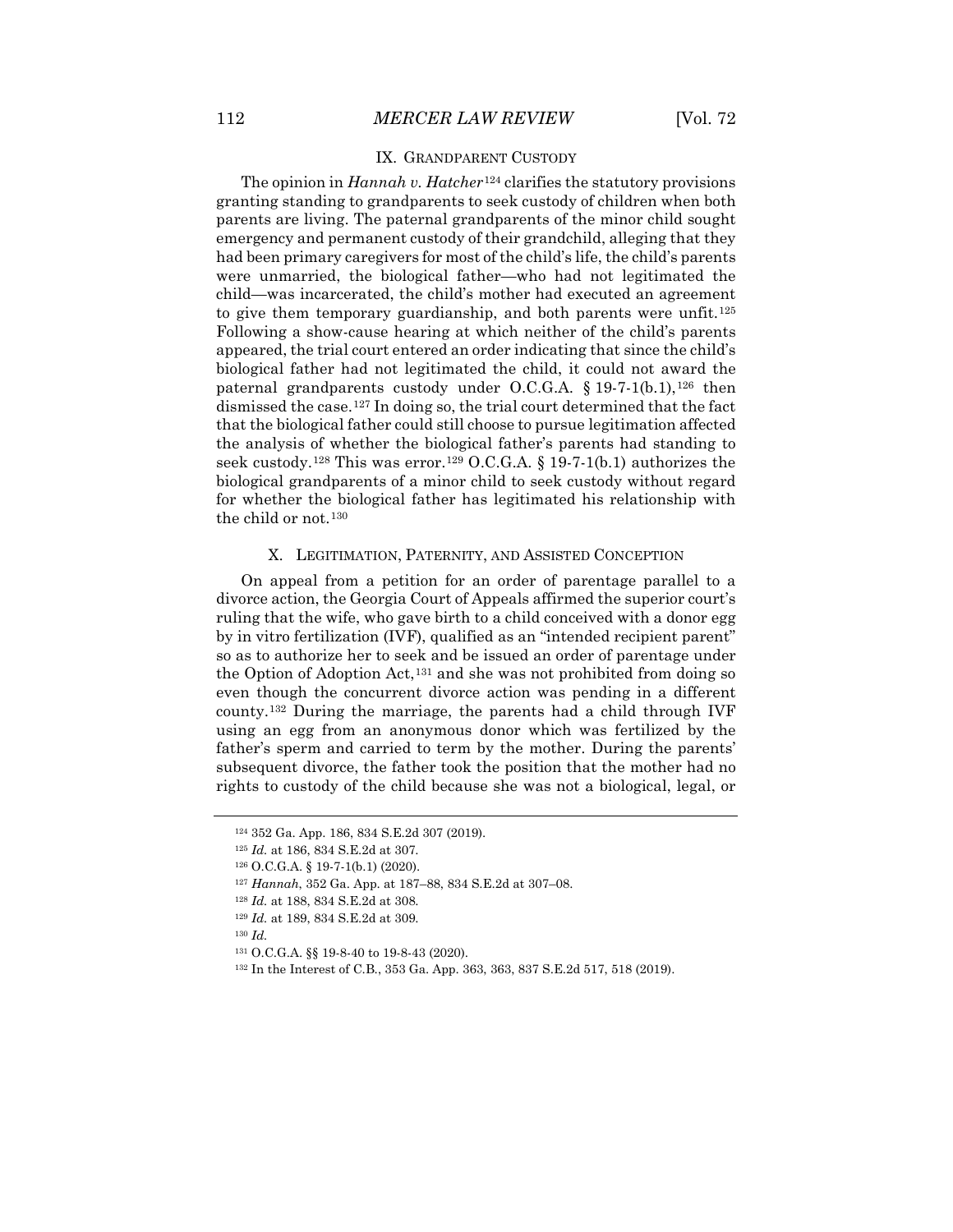adoptive parent. The wife then petitioned for and obtained, in a separate proceeding in another court, an order declaring her to be the legal parent. The husband's motion for a new trial or to set the parentage order aside was denied, and he appealed.<sup>[133](#page-17-0)</sup>

The Option of Adoption Act permits an intended parent who receives an embryo transfer to seek and obtain an order declaring that person a legal parent even though they may not have a biological relationship to the conceived child.[134](#page-17-1) Evidence supported the trial court's conclusion that the mother qualified as an "intended recipient parent" under O.C.G.A.  $\S$  19-8-40(5),<sup>[135](#page-17-2)</sup> and contrary to the father's argument no language in the Act limited its application to adoptions of embryos by third parties.[136](#page-17-3) Further, the Act specifically requires a petition for an order of parentage to be filed "in the county in which any petitioner or any respondent resides," so despite the pendency of the divorce in Fulton County, the mother was authorized to seek the order of parentage in her county of residence, Clayton.[137](#page-17-4) There was no requirement that the cases be consolidated and since the subject matter of the mother's petition differed from that of the divorce, she was not prohibited from prosecuting two actions against the father in different courts simultaneously.[138](#page-17-5)

The court of appeals addressed whether Georgia recognizes the tort of "wrongful birth" after the parents of a child conceived with donor sperm sued the sperm bank operator under a variety of theories of tort in *Norman v. Xytex Corporation*. .[139](#page-17-6) As the child grew up, he was diagnosed with ADHD and an inherited blood disorder, began experiencing suicidal and homicidal ideations, and was prescribed "various medications including anti-depressants and an anti-psychotic."[140](#page-17-7) The appellant-parents alleged that the donor had "completely fabricated" his sperm donor application and sought damages under theories including, *inter alia*, fraud, misrepresentation, products liability, negligence, breach of warranty, and specific performance.<sup>[141](#page-17-8)</sup> The defendant corporation moved to dismiss on the ground that the various tort theories were effectively a claim for wrongful birth, which is not a recognized tort

<sup>133</sup> *Id.* at 363, 837 S.E.2d at 518.

<sup>134</sup> *Id.* at 364–66, 837 S.E.2d at 518.

<sup>135</sup> O.C.G.A. § 19-8-40(5) (2020).

<sup>136</sup> In the Interest of C.B., 353 Ga. App. at 366, 837 S.E.2d at 519–20.

<span id="page-17-4"></span><span id="page-17-3"></span><span id="page-17-2"></span><span id="page-17-1"></span><span id="page-17-0"></span><sup>137</sup> O.C.G.A. § 19-8-42(b) (2020); In the Interest of C.B., 353 Ga. App. at 367, 837 S.E.2d at 520.

<span id="page-17-8"></span><span id="page-17-7"></span><span id="page-17-6"></span><span id="page-17-5"></span><sup>138</sup> In the Interest of C.B., 353 Ga. App. at 367, 837 S.E.2d at 520*; see generally*, O.C.G.A. § 9-2-5(a)(2020) ("No plaintiff may prosecute two actions in the courts at the same time for the same cause of action and against the same party.").

<sup>139</sup> 350 Ga. App. 731, 830 S.E.2d 267 (2019).

<sup>140</sup> *Id.* at 731, 830 S.E.2d at 268.

<sup>141</sup> *Id.* at 731–32, 830 S.E.2d at 268–69.